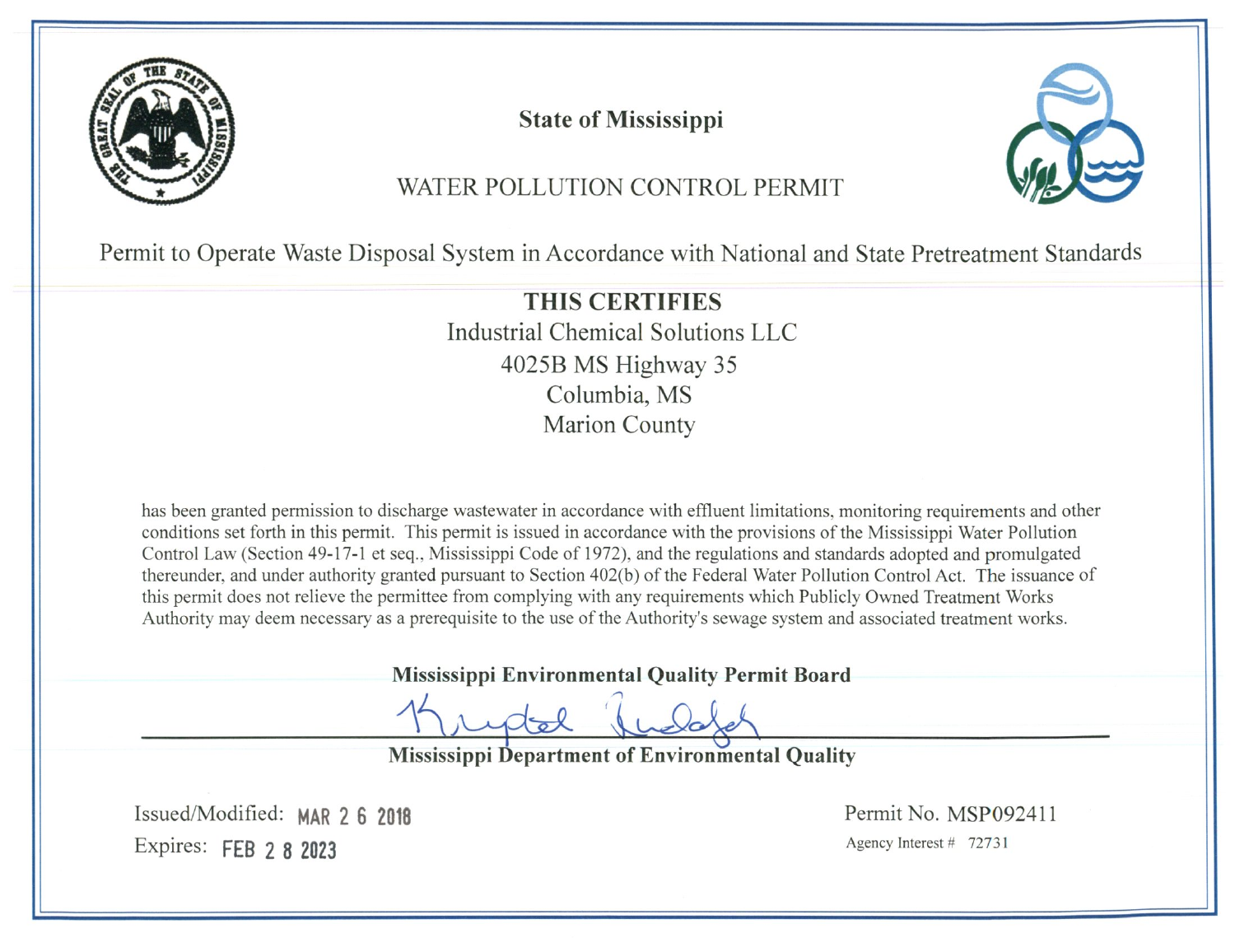# **Table of Contents**

| <b>Other Relevant Documents:</b>     |  |
|--------------------------------------|--|
| Map, Introduction Pages, Application |  |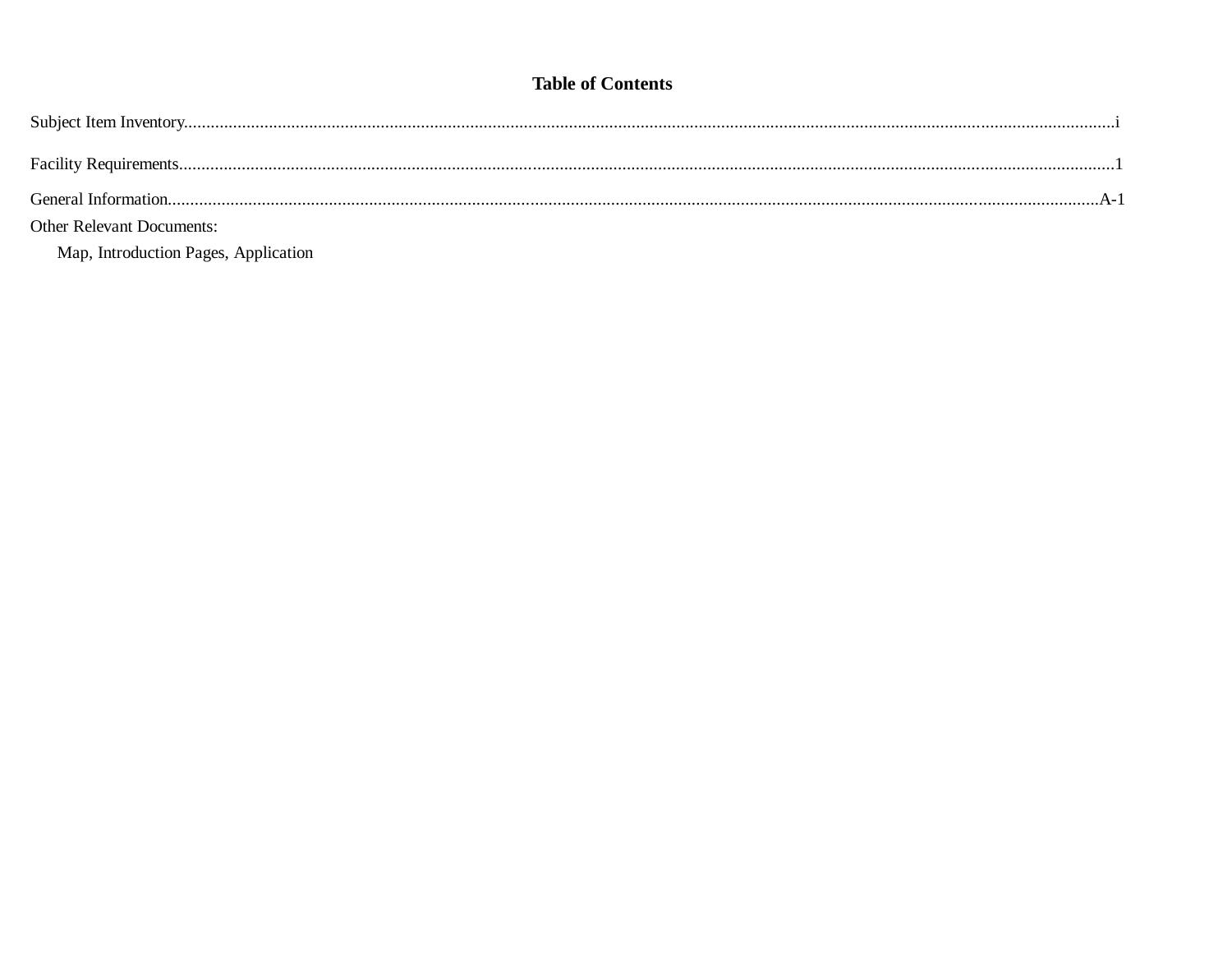Permit Number:MSP092411 Activity ID No.: PER20170001 Industrial Chemical Solutions LLC Subject Item Inventory

# **Subject Item Inventory:**

| ID          | <i><b>Designation</b></i> | <b>Description</b>                                                        |
|-------------|---------------------------|---------------------------------------------------------------------------|
| AI72731     | 56183                     | Liquid Detergents Production                                              |
| <b>RPNT</b> | MSP092411-001             | Outfall 001 (Process wastewater from tanks, blenders, and floor cleaning) |

#### **Receiving Stream Relationships:**

| <b>Subject Item</b>                                                              |                                                | Relationship    | <b>Receiving Stream</b> |
|----------------------------------------------------------------------------------|------------------------------------------------|-----------------|-------------------------|
| RPNT1 Outfall 001 (Process was tewater from tanks, blenders, and floor cleaning) |                                                | Discharges Into | Columbia POTW South     |
|                                                                                  |                                                |                 | MS0044164               |
| <b>KEY</b>                                                                       |                                                |                 |                         |
| $ ACT = Activity$                                                                | $=$ Agency Interest<br>AI                      |                 |                         |
| $AREA = Area$                                                                    | $CAFO =$ Concentrated Animal Feeding Operation |                 |                         |
| $\text{CONT} = \text{Control Device}$                                            | $EQPT = Equipment$                             |                 |                         |
| $IA = Insignificant Activity$                                                    | $IMPD = Impoundment$                           |                 |                         |
| $MAFO = Animal Feeding Operation$                                                | $PCS = PCs$                                    |                 |                         |
| $RPNT = Release Point$                                                           | $TRMT = Treatment$                             |                 |                         |
| $WDPT = Without$ = Withdrawal Point                                              |                                                |                 |                         |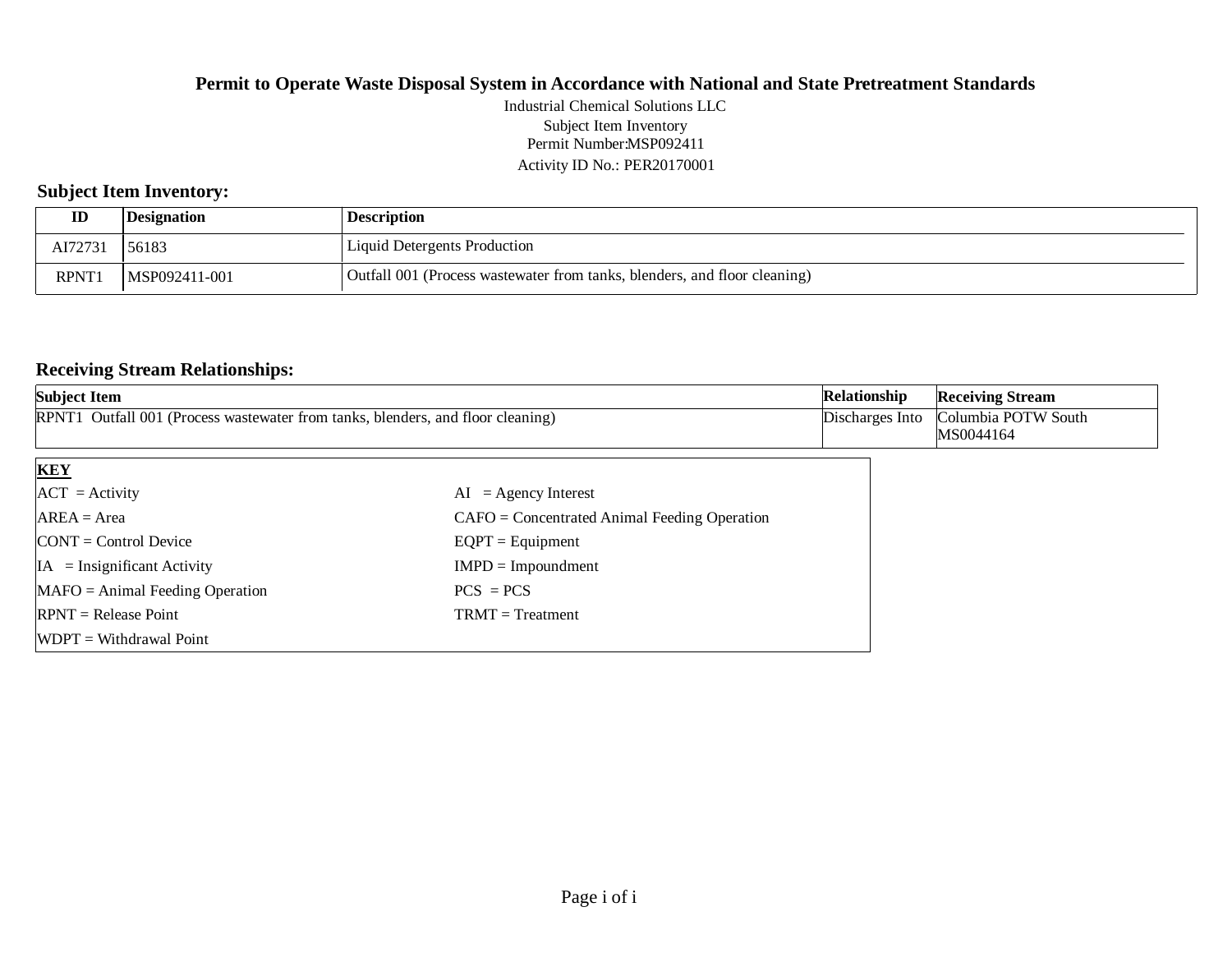# **EFFLUENT LIMITATIONS AND MONITORING REQUIREMENTS**

#### **Outfall 001 (Process wastewater from tanks, blenders, and floor cleaning) Subject Item:**

#### **RPNT0000000001: MSP092411-001**

Such discharges shall be limited and monitored by the permittee as specified below:

|                                                                                    | <b>Discharge Limitations</b>                          |                                                       |                                                     |                                             |                                     |                                             | <b>Monitoring Requirements</b>            |                  |                      |                     |
|------------------------------------------------------------------------------------|-------------------------------------------------------|-------------------------------------------------------|-----------------------------------------------------|---------------------------------------------|-------------------------------------|---------------------------------------------|-------------------------------------------|------------------|----------------------|---------------------|
| <b>Parameter</b>                                                                   | <b>Quantity</b> /<br><b>Loading</b><br><b>Average</b> | <b>Quantity</b> /<br><b>Loading</b><br><b>Maximum</b> | <b>Quantity</b> /<br><b>Loading</b><br><b>Units</b> | <b>Quality</b> /<br>Conc.<br><b>Minimum</b> | Quality/<br>Conc.<br><b>Average</b> | <b>Quality</b> /<br>Conc.<br><b>Maximum</b> | <b>Quality</b> /<br>Conc.<br><b>Units</b> | <b>Frequency</b> | <b>Sample Type</b>   | <b>Which Months</b> |
| <b>Chemical Oxygen Demand (C</b><br>OD)<br><b>Effluent</b>                         | Report<br>Monthly<br>Average                          | Report<br>Daily<br>Maximum                            | pounds per day                                      | ******                                      | Report<br>Monthly<br>Average        | Report<br>Daily<br>Maximum                  | mg/L                                      | Twice per Month  | <b>Grab Sampling</b> | Jan-Dec             |
| Flow<br><b>Effluent</b>                                                            | 2000<br>Monthly<br>Average                            | Report<br>Daily<br>Maximum                            | gallons per day                                     | ******                                      | ******                              | ******                                      | $******$                                  | Daily            | Metering System      | Jan-Dec             |
| Oil and grease<br><b>Effluent</b>                                                  | Report<br>Monthly<br>Average                          | Report<br>Daily<br>Maximum                            | pounds per day                                      | ******                                      | Report<br>Monthly<br>Average        | Report<br>Daily<br>Maximum                  | mg/L                                      | Twice per Month  | <b>Grab Sampling</b> | Jan-Dec             |
| <b>Oxygen Demand,</b><br>biochemical, 5-day<br>$(20$ degrees C)<br><b>Effluent</b> | Report<br>Monthly<br>Average                          | Report<br>Daily<br>Maximum                            | pounds per day                                      | ******                                      | Report<br>Monthly<br>Average        | Report<br>Daily<br>Maximum                  | mg/L                                      | Twice per Month  | <b>Grab Sampling</b> | Jan-Dec             |
| pH<br><b>Effluent</b>                                                              | ******                                                | ******                                                | ******                                              | 6.0<br>Minimum                              | ******                              | 9.0<br>Maximum                              | mg/L                                      | Twice per Month  | <b>Grab Sampling</b> | Jan-Dec             |
| <b>Solids (Total Suspended)</b><br><b>Effluent</b>                                 | Report<br>Monthly<br>Average                          | Report<br>Daily<br>Maximum                            | pounds per day                                      | ******                                      | Report<br>Monthly<br>Average        | Report<br>Daily<br>Maximum                  | mg/L                                      | Twice per Month  | <b>Grab Sampling</b> | Jan-Dec             |
| <b>Surfactants</b><br><b>Effluent</b>                                              | Report<br>Monthly<br>Average                          | Report<br>Daily<br>Maximum                            | pounds per day                                      | $******$                                    | Report<br>Monthly<br>Average        | ${\sf Report}$<br>Daily<br>Maximum          | mg/L                                      | Twice per Month  | <b>Grab Sampling</b> | Jan-Dec             |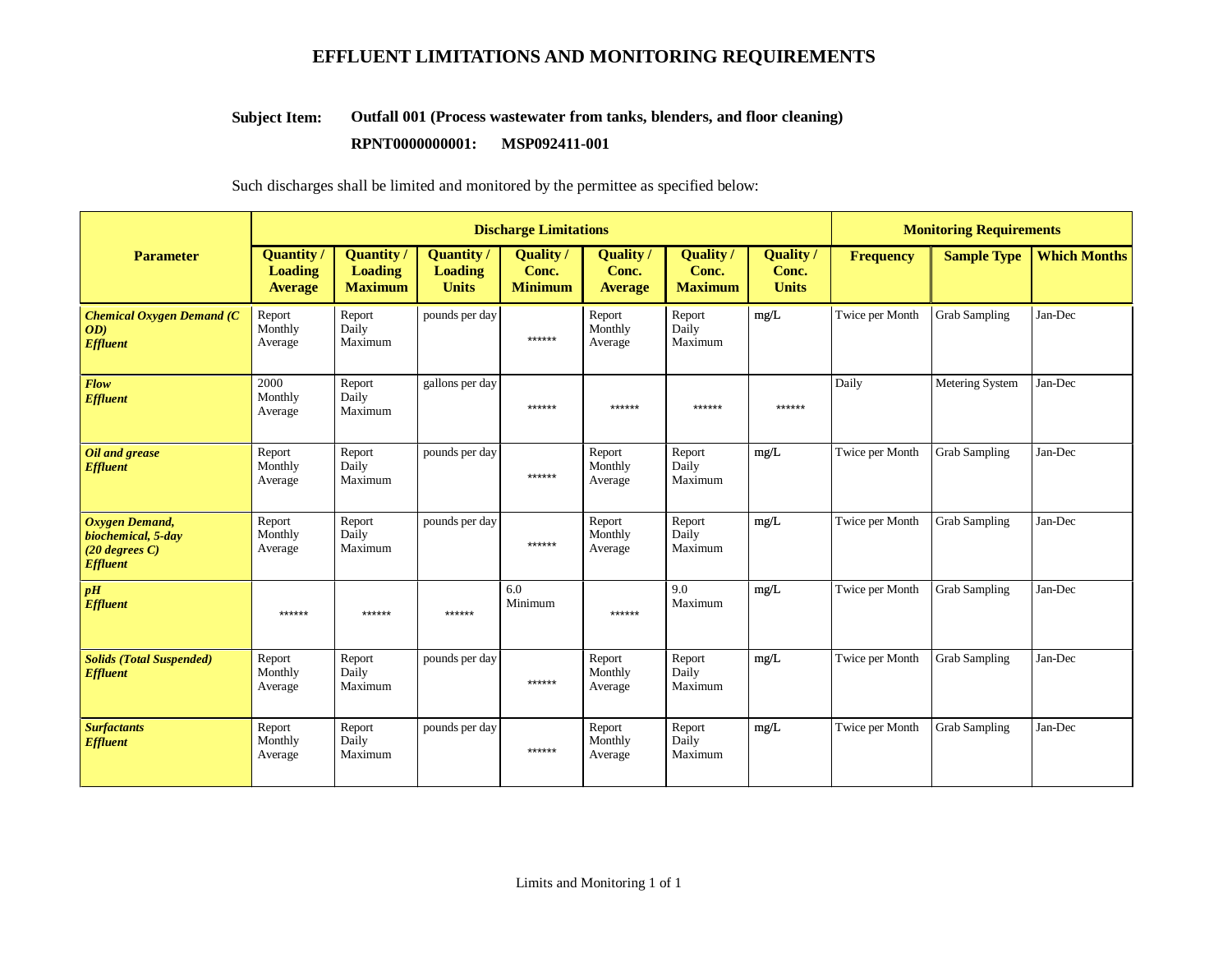Industrial Chemical Solutions LLC Facility Requirements Permit Number:MSP092411 Activity ID No.: PER20170001

#### **AI0000072731 (56183) Liquid Detergents Production :**

Limitation Requirements:

| Condition | Parameter | Condition                                                                                                                                                                                                                                                                                                                                                                                                                                                                                                                                                                                                                                                                                                                                                                                                                                                                                                                                                                                                                                                                                                                                                                                                                                                                                                                                                                                                                                                                                                                                                                                                                                                                                                                                                                                                          |
|-----------|-----------|--------------------------------------------------------------------------------------------------------------------------------------------------------------------------------------------------------------------------------------------------------------------------------------------------------------------------------------------------------------------------------------------------------------------------------------------------------------------------------------------------------------------------------------------------------------------------------------------------------------------------------------------------------------------------------------------------------------------------------------------------------------------------------------------------------------------------------------------------------------------------------------------------------------------------------------------------------------------------------------------------------------------------------------------------------------------------------------------------------------------------------------------------------------------------------------------------------------------------------------------------------------------------------------------------------------------------------------------------------------------------------------------------------------------------------------------------------------------------------------------------------------------------------------------------------------------------------------------------------------------------------------------------------------------------------------------------------------------------------------------------------------------------------------------------------------------|
| No.       |           |                                                                                                                                                                                                                                                                                                                                                                                                                                                                                                                                                                                                                                                                                                                                                                                                                                                                                                                                                                                                                                                                                                                                                                                                                                                                                                                                                                                                                                                                                                                                                                                                                                                                                                                                                                                                                    |
| $L-1$     |           | Samples taken in compliance with the monitoring requirements specified in this permit shall be taken at the nearest accessible<br>point after final treatment but prior to actual discharge into the POTW collection system or mixing with non-regulated waste<br>streams. [11 Miss. Admin. Code Pt. 6, R.1.1.4.A(28).]                                                                                                                                                                                                                                                                                                                                                                                                                                                                                                                                                                                                                                                                                                                                                                                                                                                                                                                                                                                                                                                                                                                                                                                                                                                                                                                                                                                                                                                                                            |
| $L-2$     |           | <b>General Pretreatment Prohibitions</b>                                                                                                                                                                                                                                                                                                                                                                                                                                                                                                                                                                                                                                                                                                                                                                                                                                                                                                                                                                                                                                                                                                                                                                                                                                                                                                                                                                                                                                                                                                                                                                                                                                                                                                                                                                           |
|           |           | In addition to those pollutants limited in the "Effluent Limitations and Monitoring Requirements" section of this permit, the<br>following pollutants shall not be discharged into the POTW:<br>(1) Pollutants which create a fire or explosion hazard in the POTW, including but not limited to, wastestreams with a closed cup<br>flashpoint of less than 140 degrees Fahrenheit or 60 degrees Centigrade using the test methods specified in 40 CFR 261.21;<br>(2) Pollutants which will cause corrosive structural damage to the POTW, but in no case discharges with pH lower than 5.0,<br>unless the treatment works is specifically designed to accommodate such discharges;<br>(3) Solid or viscous pollutants in amounts which will cause obstruction to the flow in the POTW resulting in interference;<br>(4) Any pollutant, including oxygen demanding pollutants (BOD, etc.) released in a discharge at a flow rate and/or pollutant<br>concentration which will cause interference with the POTW;<br>(5) Heat in amounts which will inhibit biological activity in the POTW resulting in interference, but in no case heat in such<br>quantities that the temperature at the POTW treatment plant exceeds 40 degrees Centigrade (104 degrees Fahrenheit) unless the<br>approval Authority, upon request of the POTW, approves alternate temperature limits;<br>(6) Petroleum oil, nonbiodegradable cutting oil, or products of mineral oil origin in amounts that will cause interference or pass<br>through;<br>(7) Pollutants which result in the presence of toxic gases, vapors, or fumes within the POTW in a quantity that may cause acute<br>worker health and safety problems;<br>(8) Any trucked or hauled pollutants, except at discharge points designated by the POTW. [40 CFR 403.5(b)] |

Page 1 of 20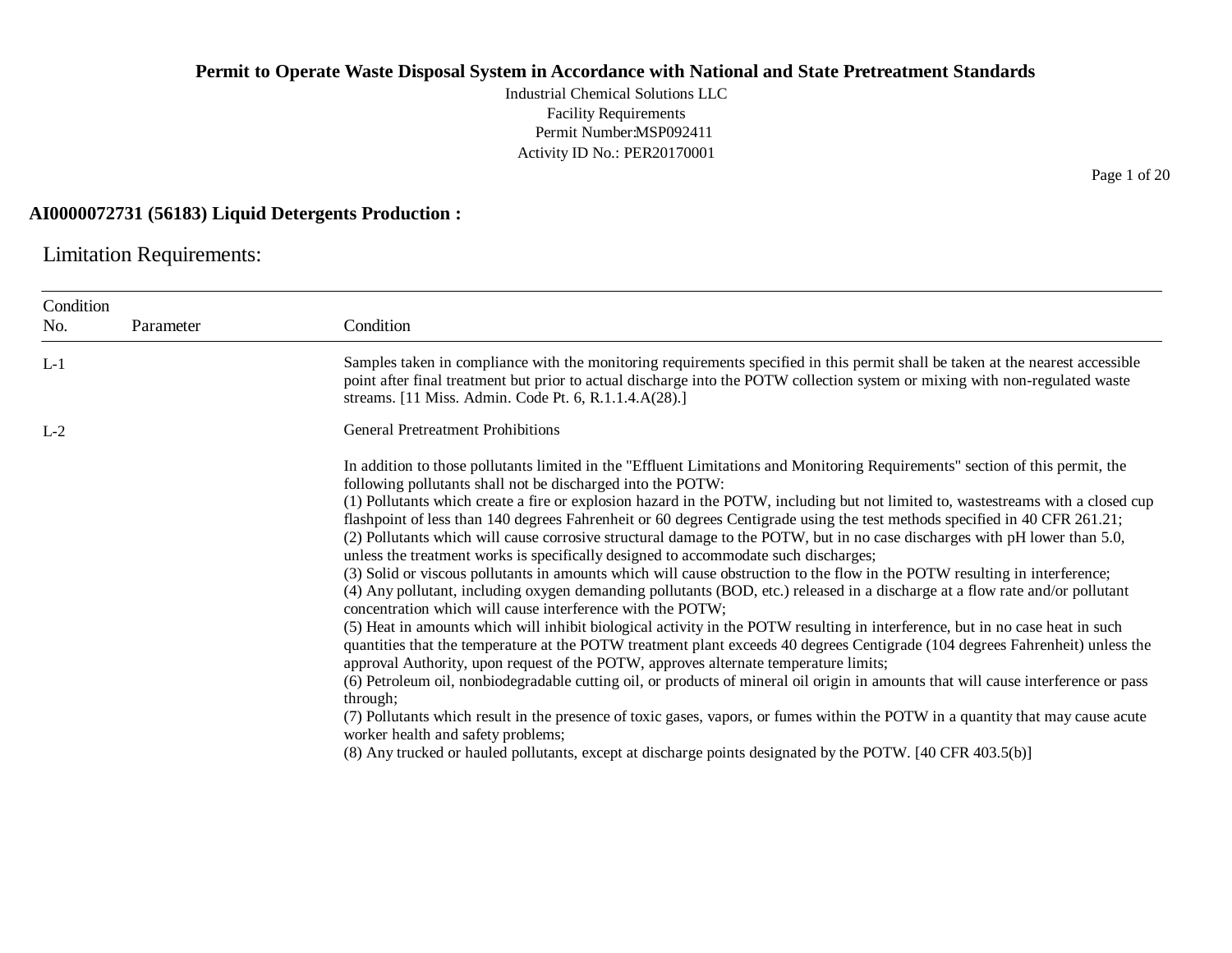Industrial Chemical Solutions LLC Facility Requirements Permit Number:MSP092411 Activity ID No.: PER20170001

**AI0000072731 (continued):**

Record-Keeping Requirements:

| Condition        |                                                                                                                                                                                                                                                                                                                                                                                                                                                                                                                                                                                                          |
|------------------|----------------------------------------------------------------------------------------------------------------------------------------------------------------------------------------------------------------------------------------------------------------------------------------------------------------------------------------------------------------------------------------------------------------------------------------------------------------------------------------------------------------------------------------------------------------------------------------------------------|
| No.              | Condition                                                                                                                                                                                                                                                                                                                                                                                                                                                                                                                                                                                                |
| $R-1$            | Recording of Results                                                                                                                                                                                                                                                                                                                                                                                                                                                                                                                                                                                     |
|                  | For each measurement or sample taken pursuant to the requirements of this permit, the permittee shall maintain records of all information obtained from such<br>monitoring including:                                                                                                                                                                                                                                                                                                                                                                                                                    |
|                  | (1) The exact place, date, and time of sampling;<br>(2) The dates the analyses were performed;<br>(3) The person(s) who performed the analyses;<br>(4) The analytical techniques, procedures or methods used; and<br>(5) The results of all required analyses. [11 Miss. Admin. Code Pt. 6, R. 1.1.4.A(29)(a).]                                                                                                                                                                                                                                                                                          |
|                  | <b>Submittal/Action Requirements:</b>                                                                                                                                                                                                                                                                                                                                                                                                                                                                                                                                                                    |
| Condition<br>No. | Condition                                                                                                                                                                                                                                                                                                                                                                                                                                                                                                                                                                                                |
| $S-1$            | <b>Oral Notification Requirements</b>                                                                                                                                                                                                                                                                                                                                                                                                                                                                                                                                                                    |
|                  | The permittee shall notify the Mississippi Environmental Quality Permit Board and the POTW orally immediately upon becoming aware of the following:<br>(1) A spill which would result in a discharge to the POTW or to State waters;<br>(2) Any unanticipated bypass which exceeds any effluent limitation in the permit.<br>(3) Any upset which exceeds any effluent limitation in the permit.<br>(4) Violation of a maximum daily discharge limitation for any of the pollutants listed by the Permit Board in the permit to be reported within 24 hours. [11 Miss.<br>Admin. Code Pt. 6, R. 1.1.4.M.] |

Page 2 of 20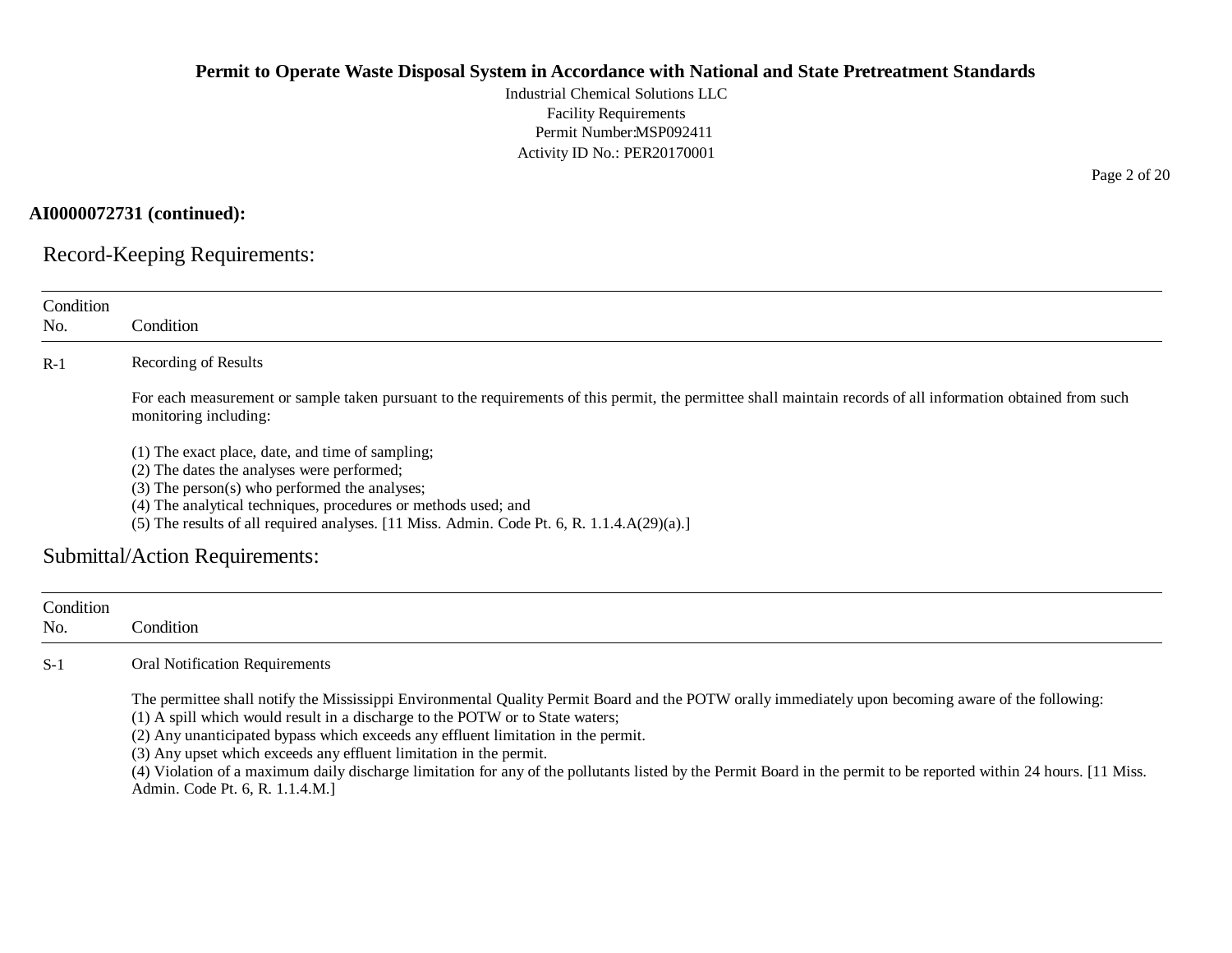Industrial Chemical Solutions LLC Facility Requirements Permit Number:MSP092411 Activity ID No.: PER20170001

**AI0000072731 (continued):**

Submittal/Action Requirements:

| Condition<br>No. | Condition                                                                                                                                                                                                                                                                                                                                                                                                                                                                                                                                                                                                                                                                                                           |
|------------------|---------------------------------------------------------------------------------------------------------------------------------------------------------------------------------------------------------------------------------------------------------------------------------------------------------------------------------------------------------------------------------------------------------------------------------------------------------------------------------------------------------------------------------------------------------------------------------------------------------------------------------------------------------------------------------------------------------------------|
| $S-2$            | Reporting                                                                                                                                                                                                                                                                                                                                                                                                                                                                                                                                                                                                                                                                                                           |
|                  | Monitoring results obtained during the previous reporting period shall be summarized and reported on a Discharge Monitoring Report (DMR). DMR data must<br>be submitted electronically using the MDEQ NetDMR NO LATER THAN THE 28TH DAY OF THE MONTH FOLLOWING THE COMPLETED REPORTING<br>PERIOD.                                                                                                                                                                                                                                                                                                                                                                                                                   |
|                  | DMRs and all other reports required herein, shall be signed in accordance with 11 Miss. Admin. Code Pt. 6, R. 1.1.4.A(15)(c)(1). of the Mississippi Wastewater<br>Regulations. [11 Miss. Admin. Code Pt. 6, R. 1.1.4.A(15)c(1)., 40 CFR 122.21(1)(4)(i)]                                                                                                                                                                                                                                                                                                                                                                                                                                                            |
| $S-3$            | Noncompliance Notification - Twenty-Four Hour Reporting                                                                                                                                                                                                                                                                                                                                                                                                                                                                                                                                                                                                                                                             |
|                  | (1) The permittee shall report any noncompliance which may endanger health or the environment. Any information shall be provided orally within 24 hours<br>from the time the permittee becomes aware of the circumstances. A written submission shall also be provided within 5 days of the time the permittee becomes<br>aware of the circumstances. The written submission shall contain a description of the noncompliance and its cause; the period of noncompliance, including exact<br>dates and times, and if the noncompliance has not been corrected, the anticipated time it is expected to continue; and steps taken or planned to reduce, eliminate,<br>and/or prevent recurrence of the noncompliance. |
|                  | (2) The following shall be included as information which must be reported within 24 hours under this paragraph.<br>(i) Any unanticipated bypass which exceeds any effluent limitation in the permit.<br>(ii) Any upset which exceeds any effluent limitation in the permit.<br>(iii) Violation of a maximum daily discharge limitation for any of the pollutants listed by the Permit Board in the permit to be reported within 24 hours.                                                                                                                                                                                                                                                                           |
|                  | (iv) The Executive Director may waive the written report on a case-by-case basis for reports under paragraph (1) of this section if the oral report has been received<br>within 24 hours.                                                                                                                                                                                                                                                                                                                                                                                                                                                                                                                           |
|                  | All reports required by this condition which are submitted after December 20, 2020, shall be submitted by the permittee electronically as instructed by MDEQ.<br>[11 Miss. Admin. Code Pt. 6, R. 1.1.4.A(29)(e)., 40 CFR 122.41(1)(6)]                                                                                                                                                                                                                                                                                                                                                                                                                                                                              |

Page 3 of 20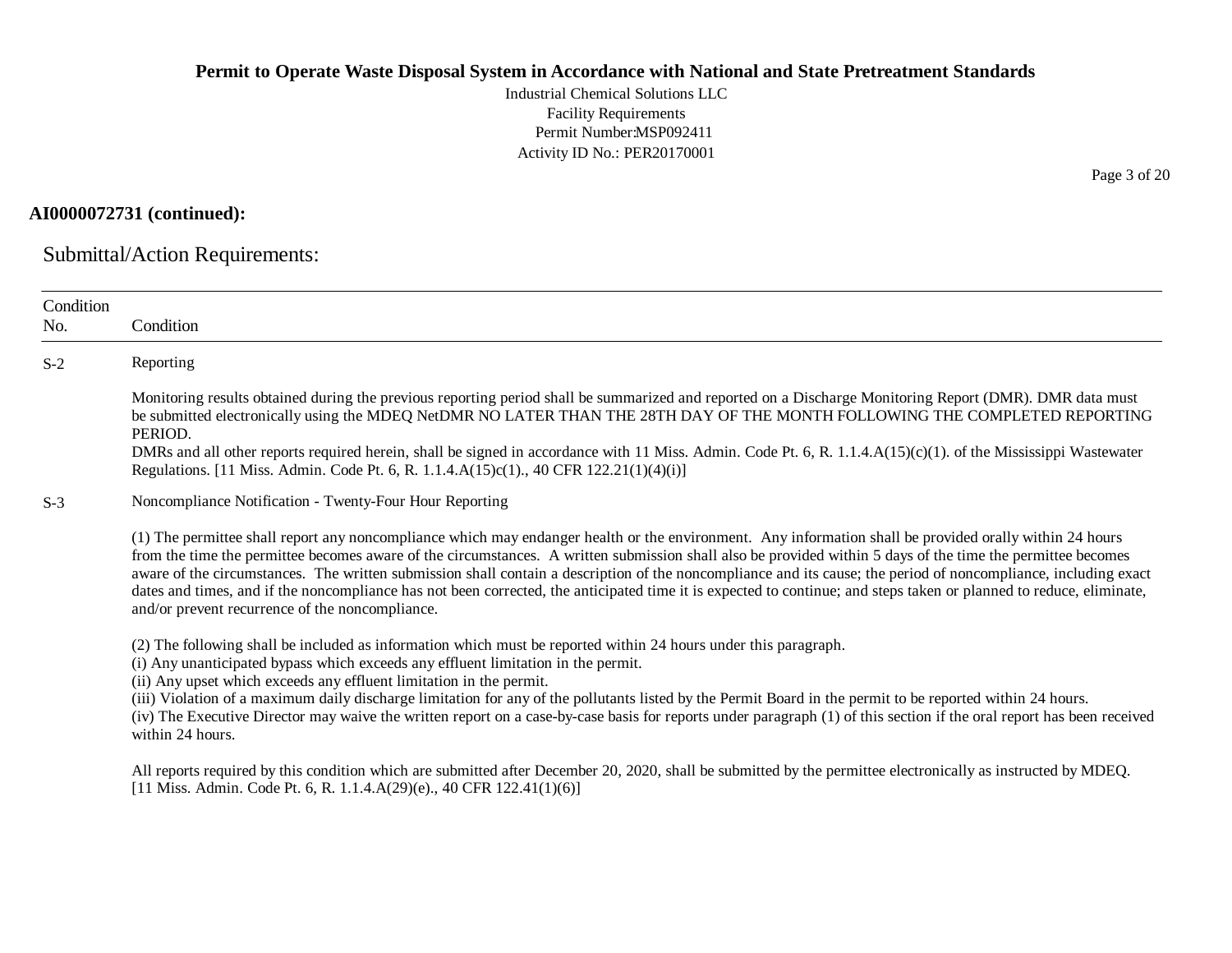Industrial Chemical Solutions LLC Facility Requirements Permit Number:MSP092411 Activity ID No.: PER20170001

# **AI0000072731 (continued):**

Submittal/Action Requirements:

| Condition<br>No. | Condition                                                                                                                                                                                                                                                                                                                                                                                                                         |
|------------------|-----------------------------------------------------------------------------------------------------------------------------------------------------------------------------------------------------------------------------------------------------------------------------------------------------------------------------------------------------------------------------------------------------------------------------------|
| $S-4$            | Noncompliance Notification - Other Noncompliance                                                                                                                                                                                                                                                                                                                                                                                  |
|                  | The permittee shall report all instances of noncompliance not reported under the twenty-four hour reporting requirements, at the time monitoring reports are<br>submitted or within 30 days from the end of the month in which the noncompliance occurs. The reports shall contain the same information as is required under<br>the twenty-four hour reporting requirements contained in this permit.                             |
|                  | All reports required by this condition which are submitted after December 20, 2020, shall be submitted by the permittee electronically as instructed by MDEQ.<br>[11 Miss. Admin. Code Pt. 6, R. 1.1.4.A(29)(f)., 40 CFR 122.41(1)(7)]                                                                                                                                                                                            |
| $S-5$            | Noncompliance Notification - Other Information                                                                                                                                                                                                                                                                                                                                                                                    |
|                  | Where the permittee becomes aware that it failed to submit any relevant facts in a permit application, or submitted incorrect information in a permit application<br>or in any report to the Permit Board, it shall promptly submit such facts or information. [11 Miss. Admin. Code Pt. 6, R. 1.1.4.A(29)(g).]                                                                                                                   |
| $S-6$            | <b>Bypassing -Notice</b>                                                                                                                                                                                                                                                                                                                                                                                                          |
|                  | Anticipated bypass-<br>If the permittee knows in advance of the need for a bypass, it shall submit prior notice, if possible at least ten days before the date of the bypass.                                                                                                                                                                                                                                                     |
|                  | Unanticipated bypass-<br>The permittee shall submit notice of an unanticipated bypass as required by the twenty-four hour reporting requirements set forth in this permit.                                                                                                                                                                                                                                                        |
|                  | All reports required by this condition which are submitted after December 20, 2020, shall be submitted by the permittee electronically as instructed by MDEQ.<br>$[40 \text{ CFR } 122.41 \text{ (m)}(3) \text{ (i, ii)}]$                                                                                                                                                                                                        |
| $S-7$            | <b>Expiration of Permit</b>                                                                                                                                                                                                                                                                                                                                                                                                       |
|                  | At least 180 days prior to the expiration date of this permit pursuant to the State law and regulation, the permittee who wishes to continue to operate under this<br>permit shall submit an application to the Permit Board for reissuance. The Permit Board may grant permission to submit an application later than this, but no<br>later than the expiration date of the permit. [11 Miss. Admin. Code Pt. 6, R. 1.1.5.B(1).] |

Page 4 of 20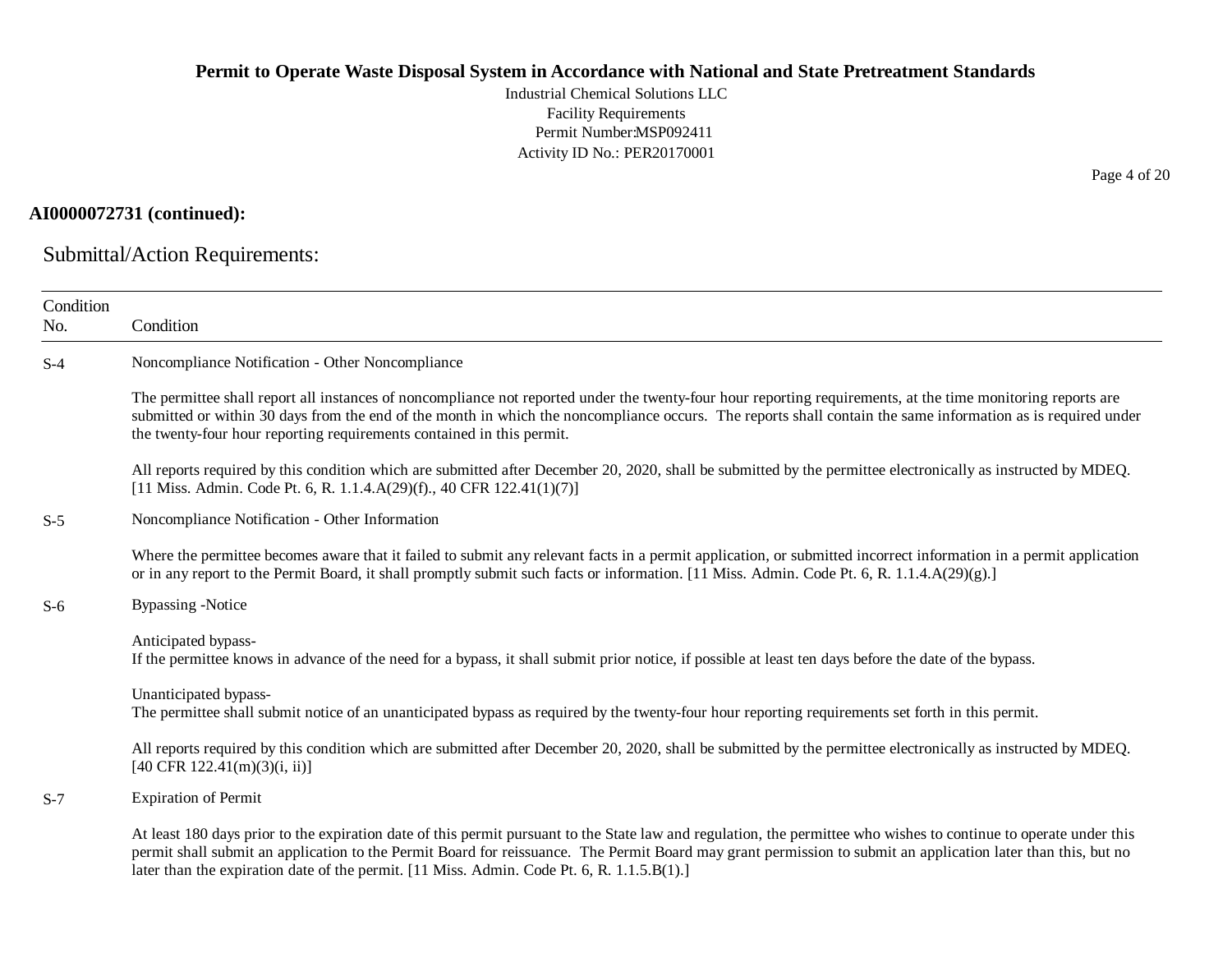Industrial Chemical Solutions LLC Facility Requirements Permit Number:MSP092411 Activity ID No.: PER20170001

#### **AI0000072731 (continued):**

Narrative Requirements:

#### **Definitions:**

| Condition<br>No. | Condition                                                                                                                                                                                                                                                                                                                                                                                                                                                                                                                                                                                         |
|------------------|---------------------------------------------------------------------------------------------------------------------------------------------------------------------------------------------------------------------------------------------------------------------------------------------------------------------------------------------------------------------------------------------------------------------------------------------------------------------------------------------------------------------------------------------------------------------------------------------------|
| $T-1$            | Definitions: General                                                                                                                                                                                                                                                                                                                                                                                                                                                                                                                                                                              |
|                  | The permittee shall refer to 11 Miss. Admin. Code Pt. 6, R.1.1.1.A. for definitions of any permit term not specified in this permit. [11 Miss. Admin. Code Pt. 6,<br>R. 1.1.1.A.]                                                                                                                                                                                                                                                                                                                                                                                                                 |
| $T-2$            | Definitions: Monthly Average                                                                                                                                                                                                                                                                                                                                                                                                                                                                                                                                                                      |
|                  | "Monthly Average" means the average of "daily discharges" over a calendar month, calculated as the sum of all "daily discharges" measured during a calendar<br>month divided by the number of "daily discharges" measured during the month. The monthly average for E coli bacteria is the geometric mean of "daily<br>discharges" measured during the calendar month. In computing the geometric mean for E coli bacteria, the value one (1) shall be substituted for sample results of<br>zero. [11 Miss. Admin. Code Pt. 6, R. 1.1.1.A(44).]                                                   |
| $T-3$            | Definitions: Daily Discharge                                                                                                                                                                                                                                                                                                                                                                                                                                                                                                                                                                      |
|                  | "Daily discharge" means the "discharge of a pollutant" measured during a calendar day or any 24-hour period that reasonably represents the calendar day for<br>purposes of sampling. For pollutants with limitations expressed in units of mass, the "daily discharge" is calculated as the total mass of the pollutant discharged<br>over the day. For pollutants with limitations expressed in other units of measurements, the "daily average" is calculated as the average measurement of the<br>discharge of the pollutant over the day. $[11$ Miss. Admin. Code Pt. 6, R. 1.1.1.A $(15)$ .] |
| $T-4$            | Definitions: Daily Maximum                                                                                                                                                                                                                                                                                                                                                                                                                                                                                                                                                                        |
|                  | "Daily maximum" means the highest "daily discharge" over a calendar month. [11 Miss. Admin. Code Pt. 6, R. 1.1.1.A(16).]                                                                                                                                                                                                                                                                                                                                                                                                                                                                          |
| $T-5$            | <b>Definitions: Toxic Pollutants</b>                                                                                                                                                                                                                                                                                                                                                                                                                                                                                                                                                              |
|                  | "Toxic pollutants" means any pollutant listed as toxic under Section $307(a)(1)$ or, in the case of "sludge use or disposal practices", any pollutant identified in<br>regulations implementing Section 405(d) of the Clean Water Act. [11 Miss. Admin. code Pt.6, R. 1.1.1.A(71).]                                                                                                                                                                                                                                                                                                               |

Page 5 of 20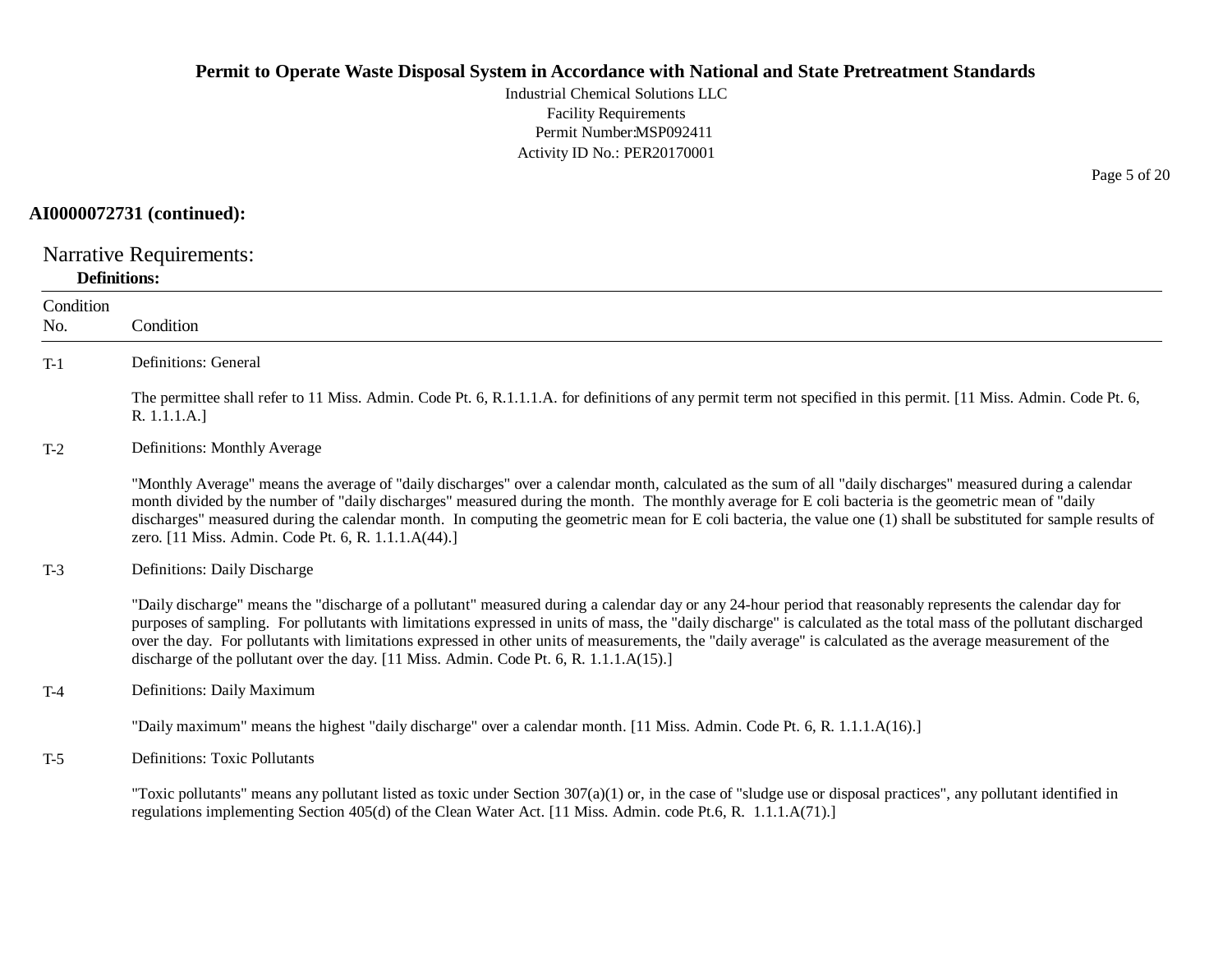Industrial Chemical Solutions LLC Facility Requirements Permit Number:MSP092411 Activity ID No.: PER20170001

# **AI0000072731 (continued):**

Narrative Requirements:

#### **Definitions:**

| Condition<br>No. | Condition                                                                                                                                                                                                                                                                                                                                                                                                                                                                                                                                     |
|------------------|-----------------------------------------------------------------------------------------------------------------------------------------------------------------------------------------------------------------------------------------------------------------------------------------------------------------------------------------------------------------------------------------------------------------------------------------------------------------------------------------------------------------------------------------------|
| $T-6$            | <b>Definitions: Hazardous Substances</b>                                                                                                                                                                                                                                                                                                                                                                                                                                                                                                      |
|                  | "Hazardous substances" are defined in 40 CFR 116.4                                                                                                                                                                                                                                                                                                                                                                                                                                                                                            |
| $T-7$            | Definitions: Quarterly Average                                                                                                                                                                                                                                                                                                                                                                                                                                                                                                                |
|                  | "Quarterly Average" means the average of "daily discharges" over a three month period, calculated as the sum of all "daily discharges" measured during the<br>quarter divided by the number of "daily discharges" measured during the quarter. The quarterly average for E coli bacteria is the geometric mean of "daily<br>discharges" measured during the quarter. In computing the geometric mean for E coli bacteria, the value one (1) shall be substituted for sample results of zero.<br>[11 Miss. Admin. Code Pt. 6, R. 1.1.1.A(61).] |
| $T-8$            | Definitions: Quarterly Maximum                                                                                                                                                                                                                                                                                                                                                                                                                                                                                                                |
|                  | "Quarterly Maximum" means the highest "daily discharge" measured over a three-month period. [11 Miss. Admin. Code Pt. 6, R. 1.1.1.A(62).]                                                                                                                                                                                                                                                                                                                                                                                                     |
| $T-9$            | Definitions: Yearly Average                                                                                                                                                                                                                                                                                                                                                                                                                                                                                                                   |
|                  | "Yearly Average" means the average of "daily discharges" over a calendar year, calculated as the sum of all "daily discharges" measured during the calendar year<br>divided by the number of "daily discharges" measured during the calendar year. The yearly average for E coli bacteria is the geometric mean of "daily<br>discharges" during the calendar year. In computing the geometric mean for E coli bacteria, the value one (1) shall be substituted for sample results of zero. [11]<br>Miss. Admin. Code Pt. 6, R. 1.1.1.A(87).]  |
| $T-10$           | Definitions: Yearly Maximum                                                                                                                                                                                                                                                                                                                                                                                                                                                                                                                   |
|                  | "Yearly Maximum" means the highest "daily discharge" measured over a calendar year. [11 Miss. Admin. Code Pt. 6, R. 1.1.4.A(88).]                                                                                                                                                                                                                                                                                                                                                                                                             |
| $T-11$           | Definitions: "Submitted" means the document is postmarked on or before the applicable deadline, except as otherwise specified. 11 Miss. Admin. Code Pt.<br>6, R. 1.1.1. $A(67)$                                                                                                                                                                                                                                                                                                                                                               |

Page 6 of 20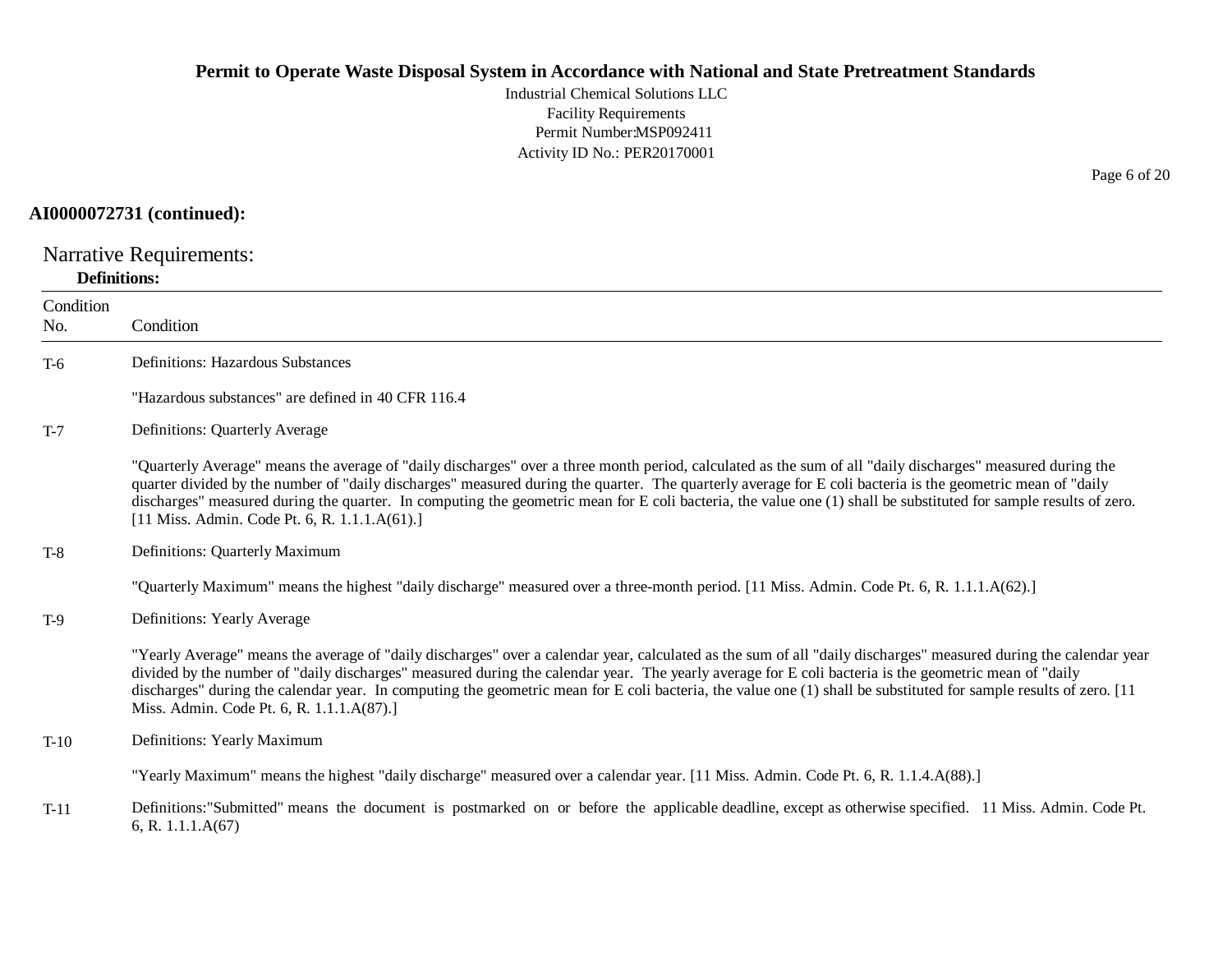Industrial Chemical Solutions LLC Facility Requirements Permit Number:MSP092411 Activity ID No.: PER20170001

#### **AI0000072731 (continued):**

Narrative Requirements:

| Condition<br>No. | Condition                                                                                                                                                                                                                                                                                                                                                                                                                                                                                                                                                                                                                                                                                                                                                                                                                                                                                                                                                                                                                                                                                                |
|------------------|----------------------------------------------------------------------------------------------------------------------------------------------------------------------------------------------------------------------------------------------------------------------------------------------------------------------------------------------------------------------------------------------------------------------------------------------------------------------------------------------------------------------------------------------------------------------------------------------------------------------------------------------------------------------------------------------------------------------------------------------------------------------------------------------------------------------------------------------------------------------------------------------------------------------------------------------------------------------------------------------------------------------------------------------------------------------------------------------------------|
| $T-12$           | The issuance of this permit does not relieve the permittee from complying with any requirements which the Publicly Owned Treatment Works (POTW) Authority<br>may deem necessary as a prerequisite to the use of the Authority's sewage system and associated treatment works. [11 Miss. Admin. Code Pt. 6, R. 1.1.4.M.]                                                                                                                                                                                                                                                                                                                                                                                                                                                                                                                                                                                                                                                                                                                                                                                  |
| $T-13$           | The permittee shall achieve compliance with the effluent limitations specified for discharge in accordance with the following schedule: Upon Permit Issuance. [11]<br>Miss. Admin. Code Pt. 6, R. 1.1.4.A(9).]                                                                                                                                                                                                                                                                                                                                                                                                                                                                                                                                                                                                                                                                                                                                                                                                                                                                                           |
| $T-14$           | Within 14 days after either an interim or final date of compliance specified by this permit, the permittee shall provide the Permit Board with written notice of his<br>compliance or noncompliance with the requirements or conditions specified to be completed by that date. [11 Miss. Admin. Code Pt. 6, R. 1.1.4.A(10).]                                                                                                                                                                                                                                                                                                                                                                                                                                                                                                                                                                                                                                                                                                                                                                            |
| $T-15$           | No Discharge of Wastewater to Surface Water                                                                                                                                                                                                                                                                                                                                                                                                                                                                                                                                                                                                                                                                                                                                                                                                                                                                                                                                                                                                                                                              |
|                  | The discharge of any wastewater from this facility to the waters of the State of Mississippi shall constitute a violation of this permit, except as provided in the<br>Bypassing and Upset conditions of this permit, or as authorized under separate permit pursuant to Section 402 of the Federal Water Pollution Control Act. [11]<br>Miss. Admin. Code Pt. 6, R. 1.1.1.B.]                                                                                                                                                                                                                                                                                                                                                                                                                                                                                                                                                                                                                                                                                                                           |
| $T-16$           | <b>Facilities Operation</b>                                                                                                                                                                                                                                                                                                                                                                                                                                                                                                                                                                                                                                                                                                                                                                                                                                                                                                                                                                                                                                                                              |
|                  | The permittee shall at all times properly operate, maintain, and when necessary, promptly replace all facilities and systems of collection, treatment and control<br>(and related appurtenances) which are installed or used by the permittee to achieve compliance with the conditions of this permit. Proper operation and<br>maintenance includes adequate laboratory controls and appropriate quality assurance procedures. Proper replacement includes maintaining an adequate inventory<br>of replacement equipment and parts for prompt replacement when necessary to maintain continuous collection and treatment of wastewater. This provision<br>requires the operation of back-up or auxiliary facilities or similar systems which are installed by a permittee only when the operation is necessary to achieve<br>compliance with the conditions of the permit. The Permit Board may require regular reporting of internal operational and maintenance parameters where<br>necessary to confirm proper operation of a waste treatment system. [11 Miss. Admin. Code Pt. 6, R. 1.1.4.A.(18).] |
| $T-17$           | Representative Sampling                                                                                                                                                                                                                                                                                                                                                                                                                                                                                                                                                                                                                                                                                                                                                                                                                                                                                                                                                                                                                                                                                  |
|                  | Samples and measurements taken as required herein shall be representative of the volume and nature of the monitored wastewater. [11 Miss. Admin. Code Pt. 6,<br>R. 1.1.4.A(28)(e).]                                                                                                                                                                                                                                                                                                                                                                                                                                                                                                                                                                                                                                                                                                                                                                                                                                                                                                                      |

Page 7 of 20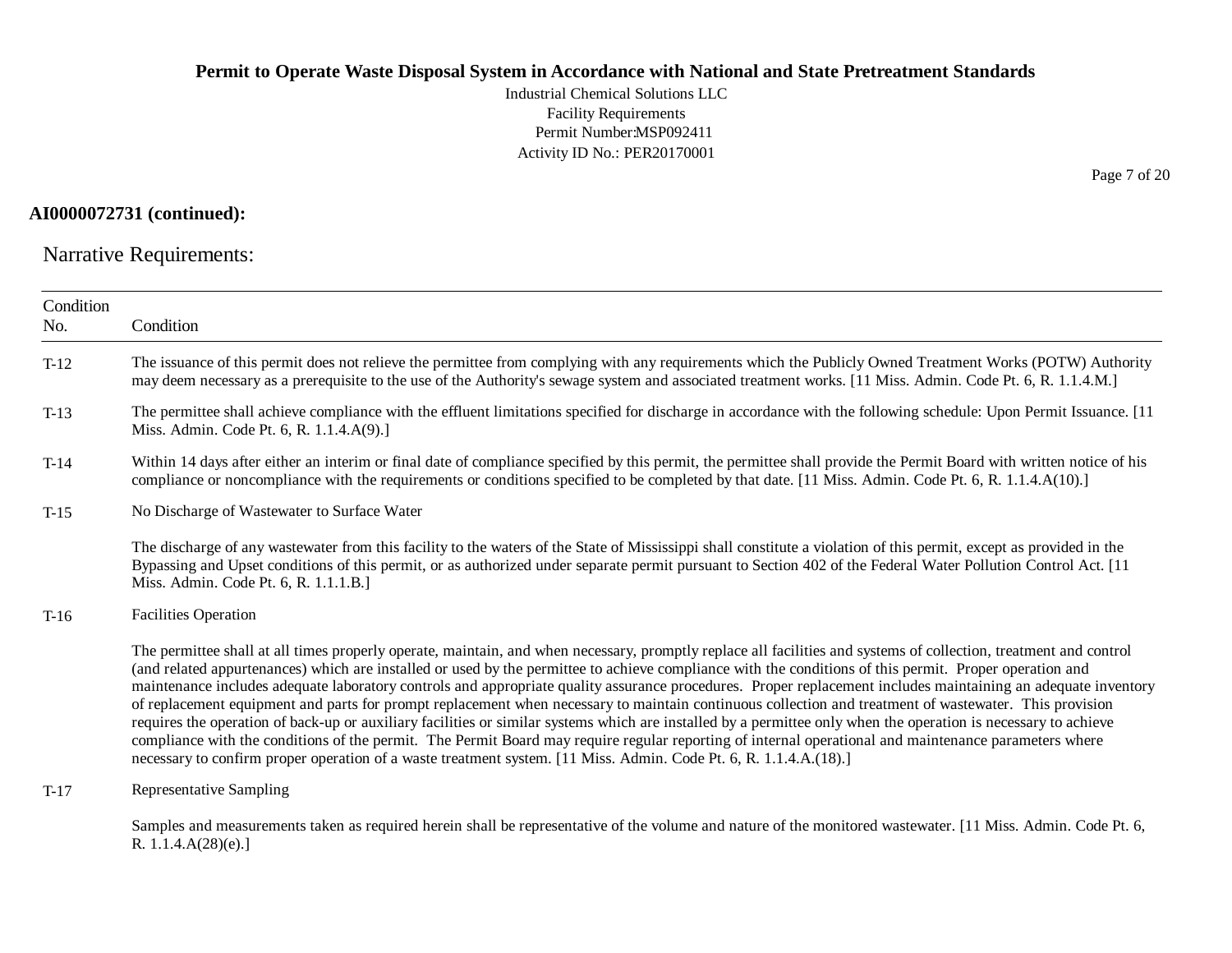Industrial Chemical Solutions LLC Facility Requirements Permit Number:MSP092411 Activity ID No.: PER20170001

**AI0000072731 (continued):**

Narrative Requirements:

| Condition<br>No. | Condition                                                                                                                                                                                                                                                                                                                                                                                                                                                                                                                                                                                                                                                                                                                                                                                                                                                                                                                                                                         |
|------------------|-----------------------------------------------------------------------------------------------------------------------------------------------------------------------------------------------------------------------------------------------------------------------------------------------------------------------------------------------------------------------------------------------------------------------------------------------------------------------------------------------------------------------------------------------------------------------------------------------------------------------------------------------------------------------------------------------------------------------------------------------------------------------------------------------------------------------------------------------------------------------------------------------------------------------------------------------------------------------------------|
| $T-18$           | Reporting                                                                                                                                                                                                                                                                                                                                                                                                                                                                                                                                                                                                                                                                                                                                                                                                                                                                                                                                                                         |
|                  | If the results for a given sample analysis are such that any parameter (other than E coli) is not detected at or above the minimum level for the test method used, a<br>value of zero will be used for that sample in calculating an arithmetic mean value for the parameter. If the resulting calculated arithmetic mean value for that<br>reporting period is zero, the permittee shall report "NODI = $B$ " on the DMR. For E coli, a value of 1.0 shall be used in calculating the geometric mean. If the<br>resulting E coli mean value is 1.0, the permittee shall report "NODI = B" on the DMR. For each quantitative sample value that is not detectable, the test method<br>used and the minimum level for that method for that parameter shall be attached to and submitted with the DMR. The permittee shall then be considered in<br>compliance with the appropriate effluent limitation and/or reporting requirement. [11 Miss. Admin. Code Pt. 6, Ch. 1., Subch. 2] |
| $T-19$           | Reporting                                                                                                                                                                                                                                                                                                                                                                                                                                                                                                                                                                                                                                                                                                                                                                                                                                                                                                                                                                         |
|                  | If the permittee monitors any pollutant as prescribed in the permit more frequently than required by the permit using test procedures approved under 40 CFR Part<br>136 or, in the case of sludge use or disposal, approved under 40 CFR Part 136 unless otherwise specified in 40 CFR Part 503, or as specified in the permit, the<br>results of this monitoring shall be included in the calculation and reporting of the data submitted in the DMR or sludge reporting form specified by the Permit<br>Board. [11 Miss. Admin. Code Pt. 6, R. 1.1.4.A(15)(c)(2).]                                                                                                                                                                                                                                                                                                                                                                                                              |
| $T-20$           | Reporting                                                                                                                                                                                                                                                                                                                                                                                                                                                                                                                                                                                                                                                                                                                                                                                                                                                                                                                                                                         |
|                  | Calculations for all limitations which require averaging of measurements shall utilize an arithmetic mean unless otherwise specified by the Permit Board in the<br>permit. [11 Miss. Admin. Code Pt. 6, R. 1.1.4.A(15)(c)(3).]                                                                                                                                                                                                                                                                                                                                                                                                                                                                                                                                                                                                                                                                                                                                                    |
| $T-21$           | <b>Test Procedures</b>                                                                                                                                                                                                                                                                                                                                                                                                                                                                                                                                                                                                                                                                                                                                                                                                                                                                                                                                                            |
|                  | Test procedures for the analysis of pollutants shall include those set forth in 40 CFR 136 or alternative procedures approved and/or promulgated by EPA. [11]<br>Miss. Admin. Code Pt. 6, R. 1.1.4.A(30).]                                                                                                                                                                                                                                                                                                                                                                                                                                                                                                                                                                                                                                                                                                                                                                        |

Page 8 of 20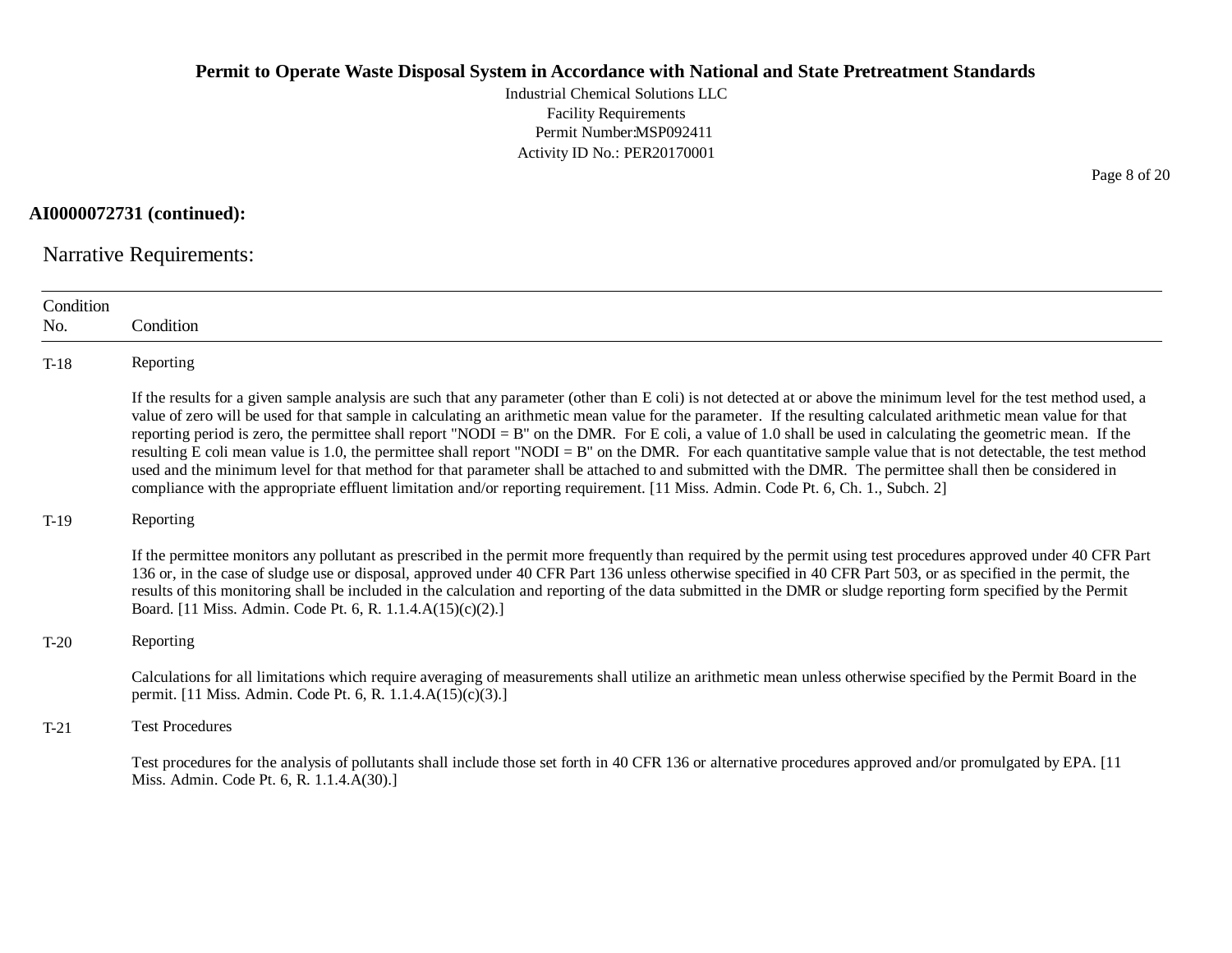Industrial Chemical Solutions LLC Facility Requirements Permit Number:MSP092411 Activity ID No.: PER20170001

**AI0000072731 (continued):**

Narrative Requirements:

| Condition<br>No. | Condition                                                                                                                                                                                                                                                                                                                                                                                                                                                                                                                                                                                                                                        |  |  |
|------------------|--------------------------------------------------------------------------------------------------------------------------------------------------------------------------------------------------------------------------------------------------------------------------------------------------------------------------------------------------------------------------------------------------------------------------------------------------------------------------------------------------------------------------------------------------------------------------------------------------------------------------------------------------|--|--|
| $T-22$           | Records Retention                                                                                                                                                                                                                                                                                                                                                                                                                                                                                                                                                                                                                                |  |  |
|                  | All records and results of monitoring activities required by this permit, including calibration and maintenance records, shall be retained by the permittee for a<br>minimum of three (3) years, unless otherwise required or extended by the Permit Board, copies of which shall be furnished to the Department upon request. [11]<br>Miss. Admin. Code Pt. 6, R. 1.1.4.A(29)(a).]                                                                                                                                                                                                                                                              |  |  |
| $T-23$           | <b>Falsifying Reports</b>                                                                                                                                                                                                                                                                                                                                                                                                                                                                                                                                                                                                                        |  |  |
|                  | Any permittee who falsifies, tampers with, or knowingly renders inaccurate any monitoring device or method required by the Permit Board to be maintained as a<br>condition in a permit, or who alters or falsifies the results obtained by such devices or methods and/or any written report required by or in response to a permit<br>condition, shall be deemed to have violated a permit condition and shall be subject to the penalties provided for a violation of a permit condition pursuant to<br>Section 49-17-43 of the Code. [11 Miss. Admin. code Pt. 6, R. 1.1.4.A(29)(d).]                                                         |  |  |
| $T-24$           | Compliance with Permit Conditions                                                                                                                                                                                                                                                                                                                                                                                                                                                                                                                                                                                                                |  |  |
|                  | All discharges authorized by the permit shall be consistent with the terms and conditions of the permit and the permittee shall make all reasonable efforts to meet<br>any interim or final dates for compliance specified therein. [11 Miss. Admin. Code Pt. 6, R. 1.1.4.A(13).]                                                                                                                                                                                                                                                                                                                                                                |  |  |
| $T-25$           | Facility Expansion and/or Modification                                                                                                                                                                                                                                                                                                                                                                                                                                                                                                                                                                                                           |  |  |
|                  | Any facility expansion, production increases, process modifications, changes in discharge volume or location or other changes in operations or conditions of the<br>permittee which may result in a new or increased discharge of waste, shall be reported to the Permit Board by submission of a new application for a permit<br>pursuant to 11 Miss. Admin. Code Pt. 6, R. 1.1.2.A. of the Mississippi Wastewater Regulations, or if the discharge does not violate effluent limitations specified<br>in the permit, by submitting to the Permit Board a notice of a new or increased discharge. [11 Miss. Admin. Code Pt. 6, R. 1.1.4.A(14).] |  |  |

Page 9 of 20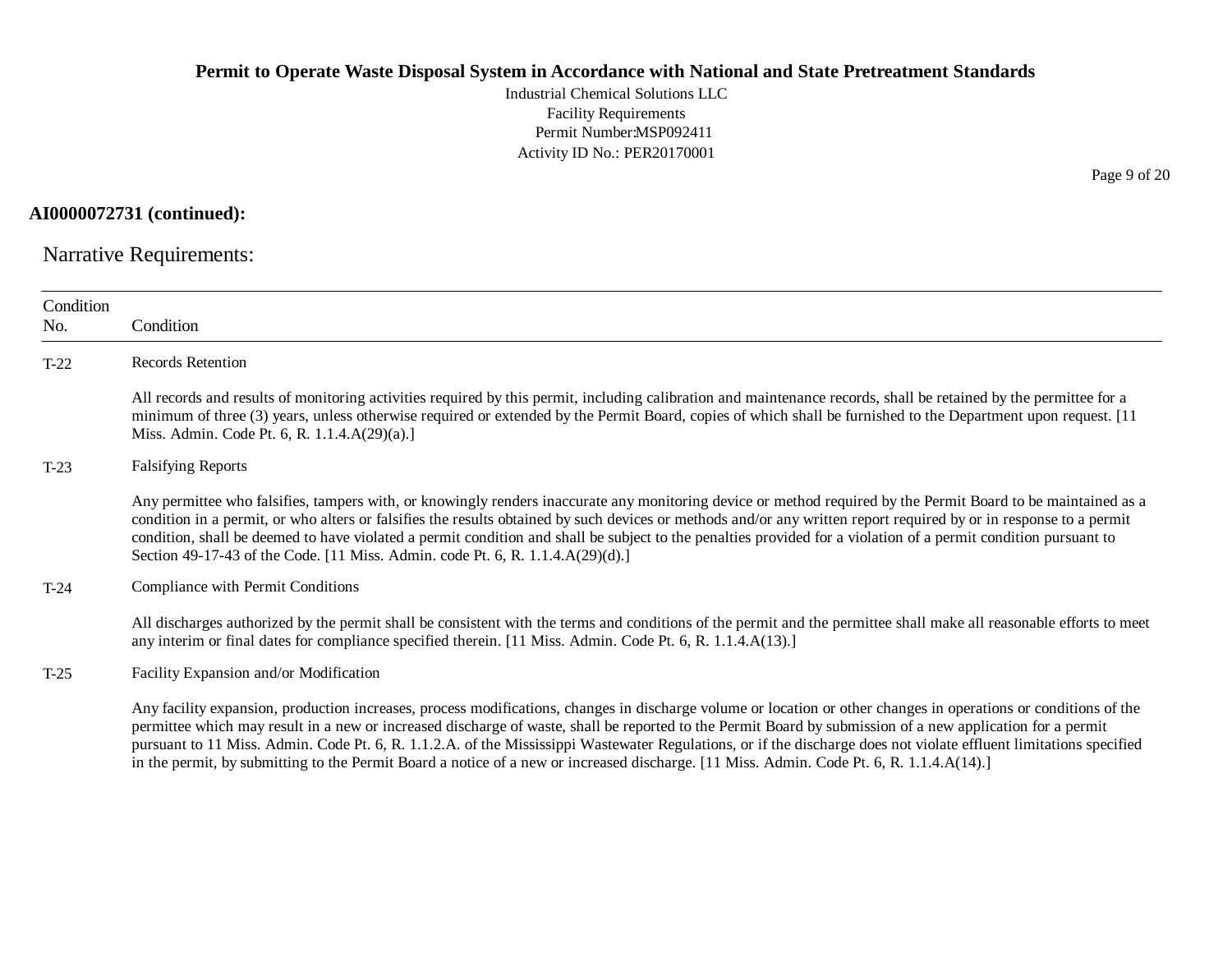Industrial Chemical Solutions LLC Facility Requirements Permit Number:MSP092411 Activity ID No.: PER20170001

**AI0000072731 (continued):**

Narrative Requirements:

| Condition<br>No. | Condition                                                                                                                                                                                                                                                                                                                                                                                   |
|------------------|---------------------------------------------------------------------------------------------------------------------------------------------------------------------------------------------------------------------------------------------------------------------------------------------------------------------------------------------------------------------------------------------|
| $T-26$           | <b>Routine Reporting</b>                                                                                                                                                                                                                                                                                                                                                                    |
|                  | Such test results, reports, or other data as the Mississippi Environmental Quality Permit Board may determine to be necessary shall be submitted as specified<br>elsewhere in the permit to the following address:                                                                                                                                                                          |
|                  | Mississippi Department of Environmental Quality<br>Office of Pollution Control<br>P.O. Box 2261<br>Jackson, Mississippi 39225. [11 Miss. Admin. code Pt. 6, R. 1.1.4.A(16).]                                                                                                                                                                                                                |
| $T-27$           | Duty to Mitigate                                                                                                                                                                                                                                                                                                                                                                            |
|                  | The permittee shall take all reasonable steps to minimize or prevent any discharge or sludge use or disposal in violation of the permit that has a reasonable<br>likelihood of adversely affecting human health or the environment. [11 Miss. Admin. Code Pt. 6, R. 1.1.4.A(19).]                                                                                                           |
| $T-28$           | <b>Bypassing</b>                                                                                                                                                                                                                                                                                                                                                                            |
|                  | The permittee shall comply with the terms and conditions regarding bypass found in 40 CFR 403.17. [11 Miss. Admin. Code Pt. 6, R. 1.1.4.M.]                                                                                                                                                                                                                                                 |
| $T-29$           | <b>Bypassing - Definitions</b>                                                                                                                                                                                                                                                                                                                                                              |
|                  | "Bypass" means the intentional diversion of waste streams from any portion of the permittee's treatment facility.                                                                                                                                                                                                                                                                           |
|                  | "Severe property damage" means substantial physical damage to property, damage to the treatment facilities which causes them to become inoperable, or<br>substantial and permanent loss of natural resources which can reasonably be expected to occur in the absence of a bypass. Severe property damage does not mean<br>economic loss caused by delays in production. [40 CFR 403.17(a)] |

Page 10 of 20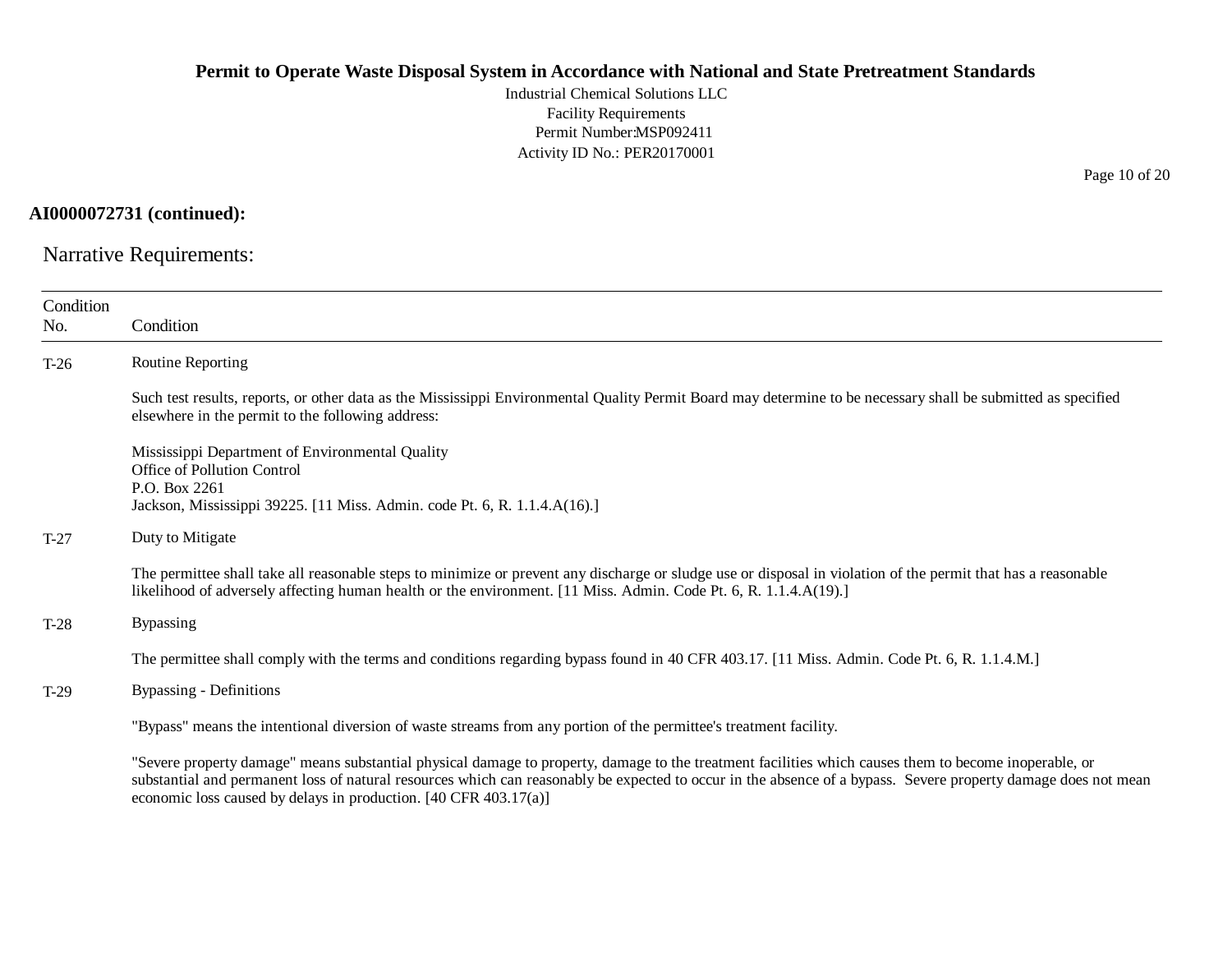Industrial Chemical Solutions LLC Facility Requirements Permit Number:MSP092411 Activity ID No.: PER20170001

**AI0000072731 (continued):**

Narrative Requirements:

| Condition<br>No. | Condition                                                                                                                                                                                                                                                                                                                                                                                                                                                                                                                                                                                                                                                                                                                                                                                                   |  |  |
|------------------|-------------------------------------------------------------------------------------------------------------------------------------------------------------------------------------------------------------------------------------------------------------------------------------------------------------------------------------------------------------------------------------------------------------------------------------------------------------------------------------------------------------------------------------------------------------------------------------------------------------------------------------------------------------------------------------------------------------------------------------------------------------------------------------------------------------|--|--|
| $T-30$           | Bypassing-Prohibition of Bypass                                                                                                                                                                                                                                                                                                                                                                                                                                                                                                                                                                                                                                                                                                                                                                             |  |  |
|                  | Bypass is prohibited, and the Commission may take enforcement action against a permittee unless:<br>(1) Bypass was unavoidable to prevent loss of life, personal injury, or severe property damage.<br>(2) There were no feasible alternatives to the bypass, such as the use of auxiliary treatment facilities, retention of untreated wastes, or maintenance during normal<br>periods of equipment downtime. This condition is not satisfied if adequate back-up equipment should have been installed in the exercise of reasonable<br>engineering judgement to prevent a bypass which occurred during normal periods of equipment downtime or preventative maintenance; and<br>(3) The permittee submitted notices as required under the notice of bypass requirement in this permit. [40 CFR 403.17(d)] |  |  |
| $T-31$           | Upsets                                                                                                                                                                                                                                                                                                                                                                                                                                                                                                                                                                                                                                                                                                                                                                                                      |  |  |
|                  | The permittee shall meet the conditions of 40 CFR 403.16 regarding "Upsets" and as in the upset requirements of this permit. [11 Miss. Admin. Code Pt. 6, R.<br>1.1.4.M.]                                                                                                                                                                                                                                                                                                                                                                                                                                                                                                                                                                                                                                   |  |  |
| $T-32$           | <b>Upsets-Definition</b>                                                                                                                                                                                                                                                                                                                                                                                                                                                                                                                                                                                                                                                                                                                                                                                    |  |  |
|                  | "Upset" means an exceptional incident in which there is unintentional and temporary noncompliance with categorical pretreatment standards because of factors<br>beyond the reasonable control of the permittee. An upset does not include noncompliance to the extent caused by operational error, improperly designed<br>treatment facilities, inadequate treatment facilities, lack of preventive maintenance, or careless or improper operation. [11 Miss. Admin. Code Pt. 6, R.<br>$1.1.4.A(27).$ ]                                                                                                                                                                                                                                                                                                     |  |  |
| $T-33$           | Upsets - Effect of an upset                                                                                                                                                                                                                                                                                                                                                                                                                                                                                                                                                                                                                                                                                                                                                                                 |  |  |
|                  | An upset constitutes an affirmative defense to an action brought for noncompliance with categorical pretreatment standards if the "conditions necessary for<br>demonstration of upset" requirements of this permit are met. No determination made during administrative review of claims that noncompliance was caused by<br>upset, and before an action for noncompliance, is final administrative action subject to judicial review. [11 Miss. Admin. Code Pt. 6, R. 1.1.4.A(27).]                                                                                                                                                                                                                                                                                                                        |  |  |

Page 11 of 20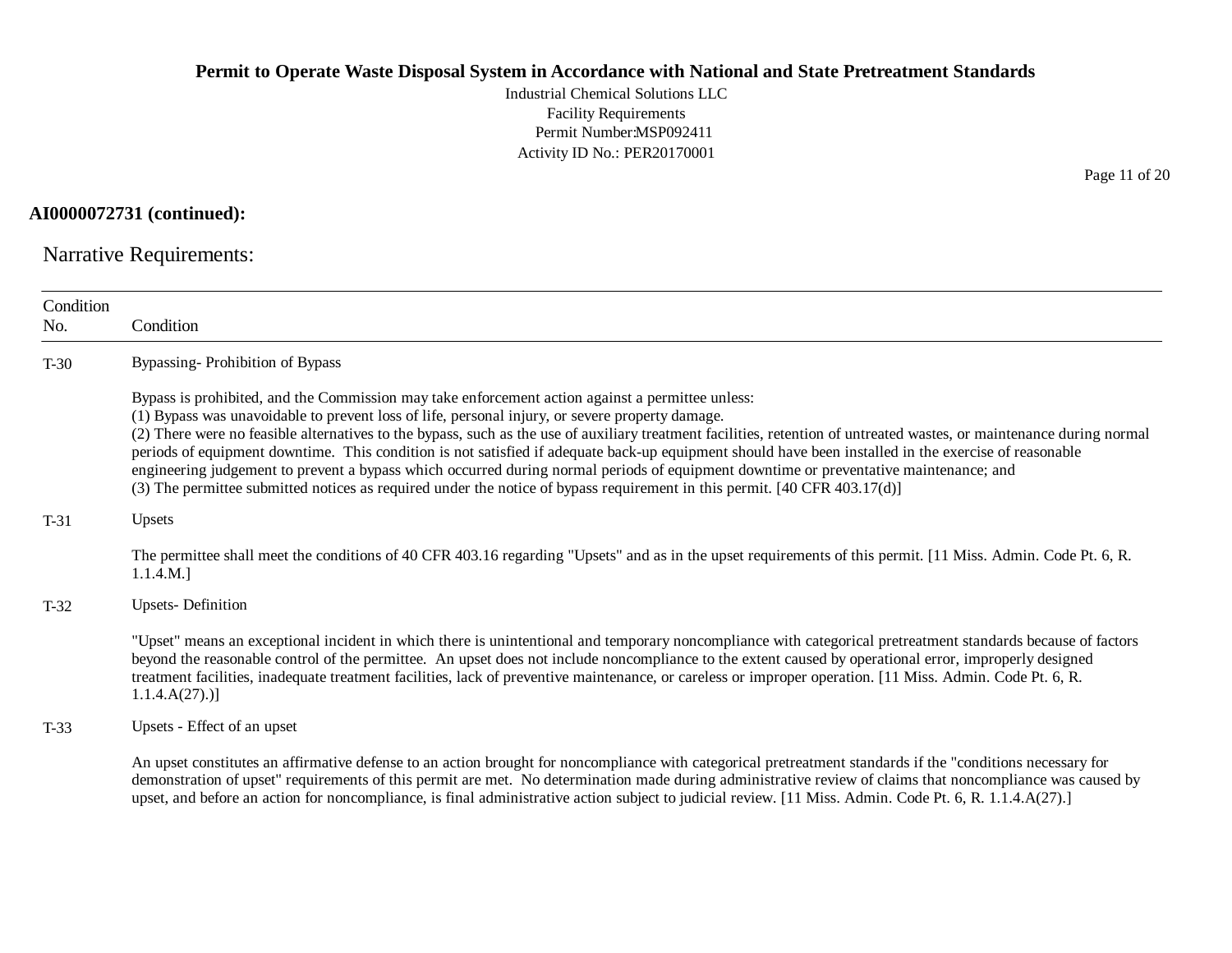Industrial Chemical Solutions LLC Facility Requirements Permit Number:MSP092411 Activity ID No.: PER20170001

#### **AI0000072731 (continued):**

Narrative Requirements:

| Condition<br>No. | Condition                                                                                                                                                                                                                                                                                                                                                                                                                                                                        |  |  |
|------------------|----------------------------------------------------------------------------------------------------------------------------------------------------------------------------------------------------------------------------------------------------------------------------------------------------------------------------------------------------------------------------------------------------------------------------------------------------------------------------------|--|--|
| $T-34$           | Upsets - Conditions necessary for demonstration of upset                                                                                                                                                                                                                                                                                                                                                                                                                         |  |  |
|                  | A permittee who wishes to establish the affirmative defense of upset shall demonstrate, through properly signed contemporaneous operating logs, or other<br>relevant evidence that:                                                                                                                                                                                                                                                                                              |  |  |
|                  | (1) An upset occurred and that the permittee can identify the cause(s) of the upset;<br>(2) The permitted facility was at the time being properly operated in a prudent and workmanlike manner and in compliance with applicable operation and<br>maintenance procedures; and;<br>(3) The permittee submitted notice of the upset as required in 40 CFR 403.16(c)(3)(24-hour notice of noncompliance). [11 Miss. Admin. Code Pt. 6, R.<br>1.1.4.A(27).                           |  |  |
| $T-35$           | Upsets - Burden of proof                                                                                                                                                                                                                                                                                                                                                                                                                                                         |  |  |
|                  | In any enforcement proceeding the permittee seeking to establish the occurrence of an upset has the burden of proof. [11 Miss. Admin. Code Pt. 6, R.<br>1.1.4.A(27).                                                                                                                                                                                                                                                                                                             |  |  |
| $T-36$           | Upsets- User responsibility in case of upset                                                                                                                                                                                                                                                                                                                                                                                                                                     |  |  |
|                  | The Industrial User shall control production or all discharges to the extent necessary to maintain compliance with categorical Pretreatment Standards upon<br>reduction, loss, or failure of its treatment facility until the facility is restored or an alternative method of treatment is provided. This requirement applies in the<br>situation where among other things, the primary source of power of the treatment facility is reduced, lost or fails. [40 CFR 403.16(f)] |  |  |
| $T-37$           | <b>Removed Substances</b>                                                                                                                                                                                                                                                                                                                                                                                                                                                        |  |  |
|                  | Solids, sludges, filter backwash, or other residuals removed in the course of treatment or control of wastewater shall be disposed of in a manner such as to prevent<br>such materials from entering State waters and in a manner consistent with the Mississippi Solid Waste Disposal Act, the Federal Resource Conservation and<br>Recovery Act, and the Mississippi Water Pollution Control Act. [11 Miss. Admin. Code Pt. 6, R. 1.1.4.A(21).]                                |  |  |

Page 12 of 20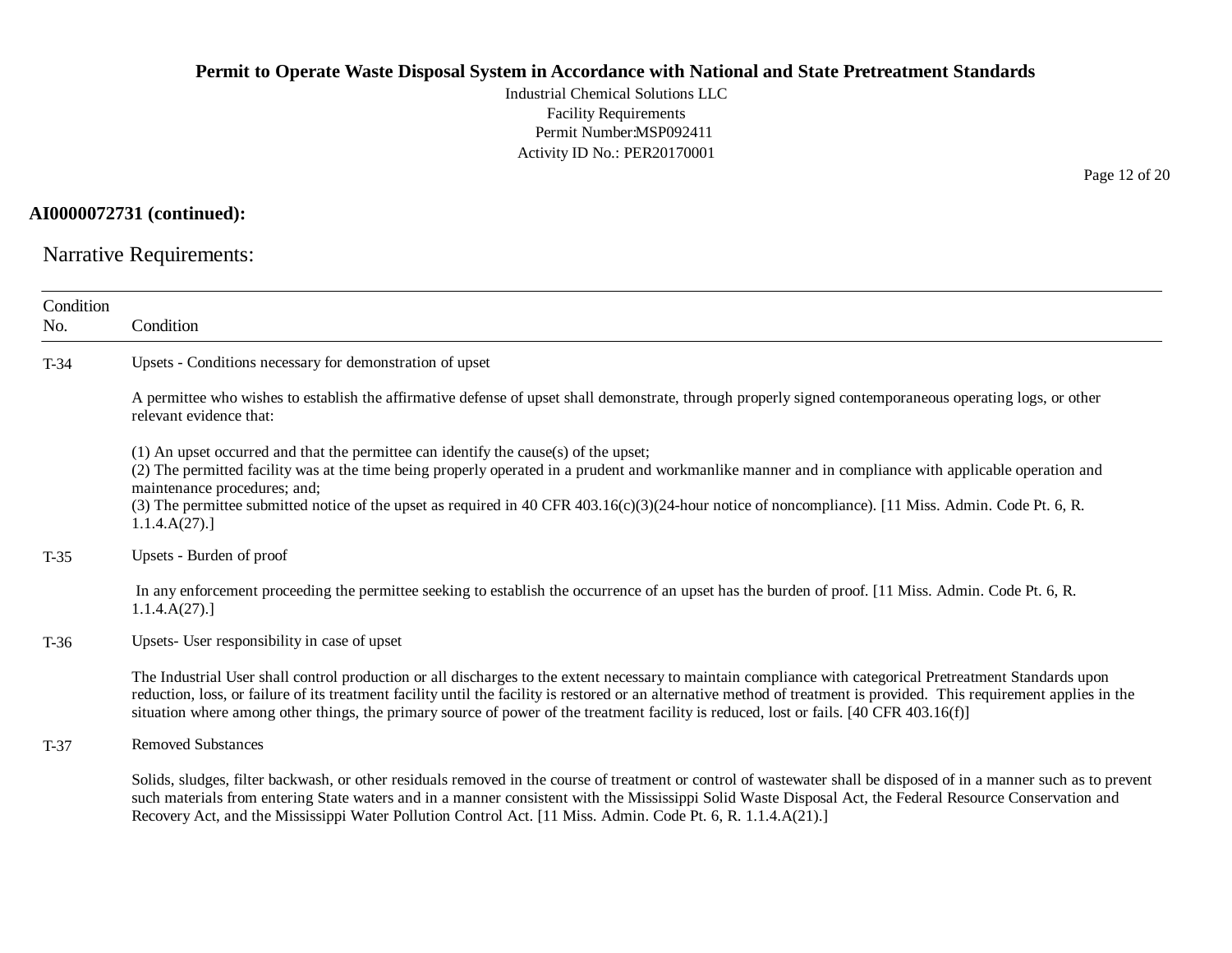Industrial Chemical Solutions LLC Facility Requirements Permit Number:MSP092411 Activity ID No.: PER20170001

**AI0000072731 (continued):**

Narrative Requirements:

| Condition<br>No. | Condition                                                                                                                                                                                                                                                                                                                                                                                                                                                                                                                                                                                                                                                                                                                                                                     |  |  |  |
|------------------|-------------------------------------------------------------------------------------------------------------------------------------------------------------------------------------------------------------------------------------------------------------------------------------------------------------------------------------------------------------------------------------------------------------------------------------------------------------------------------------------------------------------------------------------------------------------------------------------------------------------------------------------------------------------------------------------------------------------------------------------------------------------------------|--|--|--|
| T-38             | <b>Power Failures</b>                                                                                                                                                                                                                                                                                                                                                                                                                                                                                                                                                                                                                                                                                                                                                         |  |  |  |
|                  | If electric power is required, in order to maintain compliance with the conditions and prohibitions of the permit, the permittee shall either:                                                                                                                                                                                                                                                                                                                                                                                                                                                                                                                                                                                                                                |  |  |  |
|                  | (1) Provide an alternative power source to operate the wastewater control facilities; or, if such alternative power source is not in existence, and no date for its<br>implementation appears in the permit,<br>(2) Halt, reduce, or otherwise control production and/or all wastewater flows upon reduction, loss, or failure of the primary source of power to the wastewater<br>control facilities. [11 Miss. Admin. Code Pt. 6, R.1.1.4.A(22).]                                                                                                                                                                                                                                                                                                                           |  |  |  |
| $T-39$           | Inspection and Entry                                                                                                                                                                                                                                                                                                                                                                                                                                                                                                                                                                                                                                                                                                                                                          |  |  |  |
|                  | The permittee shall allow any authorized Commission representative to enter the permittee's premises where a wastewater source is located or in which records<br>are required to be kept under the terms and conditions of this permit, at any reasonable time, to have access to and copy any applicable records, to inspect process<br>facilities, treatment works, monitoring methods or equipment or to take samples, as authorized by Section 49-17-21 of the Code. In the event of investigation<br>during an emergency response action, a reasonable time shall be any time of the day or night. Follow-up investigations subsequent to the conclusion of the<br>emergency event shall be conducted at reasonable times. [11 Miss. Admin. Code Pt. 6, R. 1.1.4.A(17).] |  |  |  |
| $T-40$           | Transfer of Ownership or Control                                                                                                                                                                                                                                                                                                                                                                                                                                                                                                                                                                                                                                                                                                                                              |  |  |  |
|                  | This permit is not transferable to any person without proper modification of this permit following procedures found in [11 Miss. Admin. Code Pt. 6, R. 1.1.5.C.]                                                                                                                                                                                                                                                                                                                                                                                                                                                                                                                                                                                                              |  |  |  |
| $T-41$           | <b>Signatory Requirements</b>                                                                                                                                                                                                                                                                                                                                                                                                                                                                                                                                                                                                                                                                                                                                                 |  |  |  |
|                  | All applications, reports, or information submitted to the Permit Board shall be signed and certified. [11 Miss. Admin. Code Pt. 6, R. 1.1.2.C.]                                                                                                                                                                                                                                                                                                                                                                                                                                                                                                                                                                                                                              |  |  |  |

Page 13 of 20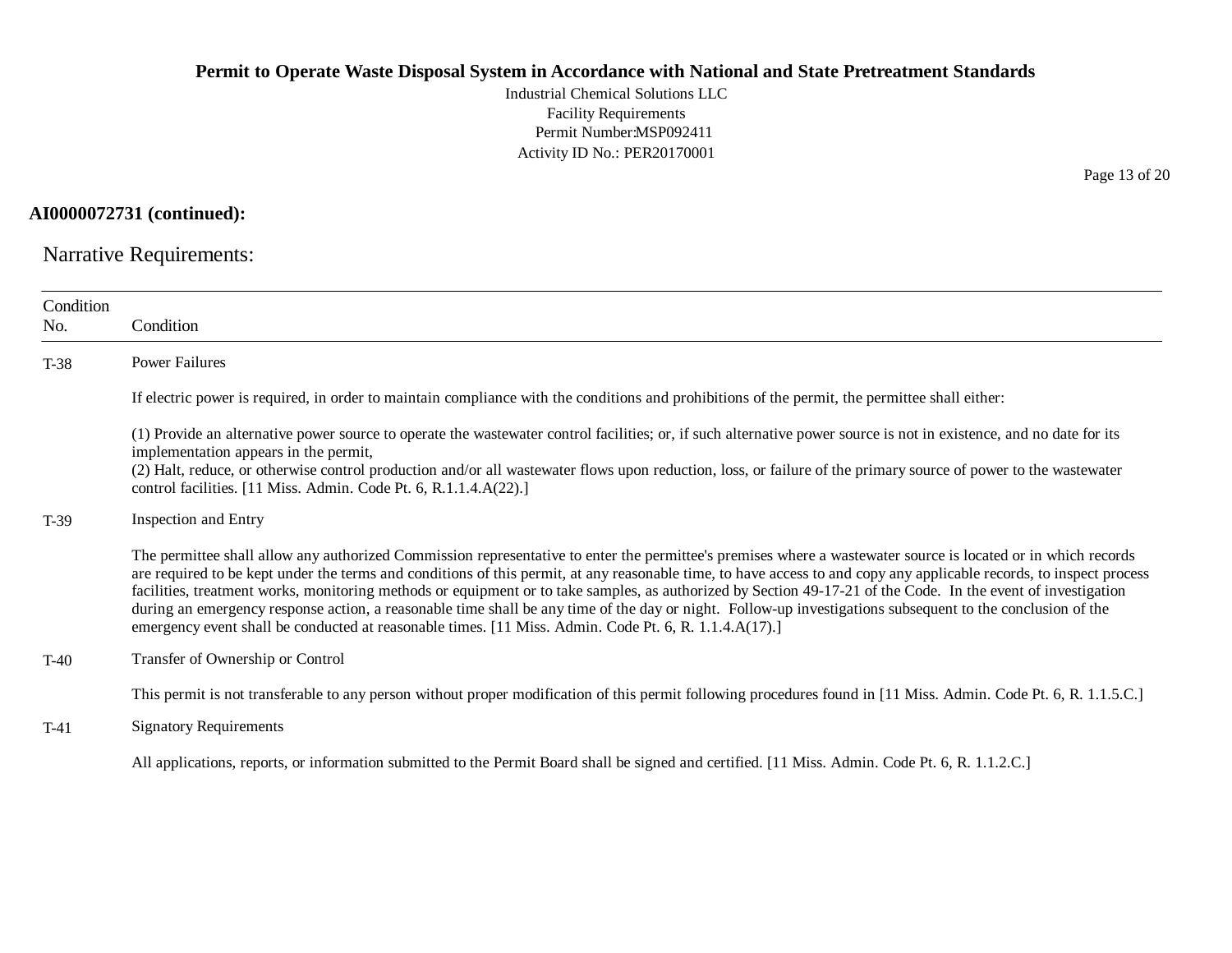Industrial Chemical Solutions LLC Facility Requirements Permit Number:MSP092411 Activity ID No.: PER20170001

**AI0000072731 (continued):**

Narrative Requirements:

| Condition<br>No. | Condition                                                                                                                                                                                                                                                                                                                                                                                                                                                                                                                                                                                                                                                                                                                                                                                                                                                                                                                                                                                                                                                                                                                                                                                                                                                                                                                                                                                                                                                                                                                                                      |  |
|------------------|----------------------------------------------------------------------------------------------------------------------------------------------------------------------------------------------------------------------------------------------------------------------------------------------------------------------------------------------------------------------------------------------------------------------------------------------------------------------------------------------------------------------------------------------------------------------------------------------------------------------------------------------------------------------------------------------------------------------------------------------------------------------------------------------------------------------------------------------------------------------------------------------------------------------------------------------------------------------------------------------------------------------------------------------------------------------------------------------------------------------------------------------------------------------------------------------------------------------------------------------------------------------------------------------------------------------------------------------------------------------------------------------------------------------------------------------------------------------------------------------------------------------------------------------------------------|--|
| $T-42$           | <b>Signatory Requirements - Application Signatures</b><br>All permit applications shall be signed as follows:<br>(1) For a corporation: by a responsible corporate officer. For the purpose of this Section, a responsible corporate officer means: (i) a president, secretary,<br>treasurer or vice president of the corporation in charge of a principal business function, or any other person who performs similar policy - or decision-making<br>function for the corporation, or (ii) the manager of one or more manufacturing, production, or operating facilities provided, the manager is authorized to make<br>management decisions which govern the operation of the regulated facility including having the explicit or implicit duty of making major capital investment<br>recommendations, and initiating and directing other comprehensive measures to assure long term environmental compliance with environmental laws and<br>regulations; the manager can ensure that the necessary systems are established or actions taken to gather complete and accurate information for permit<br>application requirements; and where authority to sign documents has been assigned or delegated to the manager in accordance with corporate procedures.<br>(2) For a partnership or sole proprietorship: by a general partner or the proprietor, respectively; or<br>(3) For a municipality, State, Federal, or other public agency: by either a principal executive officer or ranking elected official. [11 Miss. Admin. Code Pt. 6, R.<br>1.1.2.C.] |  |
| $T-43$           | Signatory Requirements - Reports and Other Information                                                                                                                                                                                                                                                                                                                                                                                                                                                                                                                                                                                                                                                                                                                                                                                                                                                                                                                                                                                                                                                                                                                                                                                                                                                                                                                                                                                                                                                                                                         |  |
|                  | All reports required by the permit and other information requested by the Permit Board shall be signed by a person described by the application signature<br>requirements in this permit or by a duly authorized representative of that person. A person is a duly authorized representative only if:                                                                                                                                                                                                                                                                                                                                                                                                                                                                                                                                                                                                                                                                                                                                                                                                                                                                                                                                                                                                                                                                                                                                                                                                                                                          |  |
|                  | (1) The authorization is made in writing by a person described by the application signature requirements;<br>(2) The authorization specifies either an individual or a position having responsibility for the overall operation of the regulated facility or activity, such as the<br>position of plant manager, operator of a well or a well field, superintendent, position having overall responsibility for environmental matters for the company. (A<br>duly authorized representative may thus be either a named individual or any individual occupying a named position.); and<br>(3) The written authorization is submitted to the Permit Board. [11 Miss. Admin. Code Pt. 6, R. 1.1.2.C.]                                                                                                                                                                                                                                                                                                                                                                                                                                                                                                                                                                                                                                                                                                                                                                                                                                                             |  |
| $T-44$           | Signatory Requirements - Changes to Authorization                                                                                                                                                                                                                                                                                                                                                                                                                                                                                                                                                                                                                                                                                                                                                                                                                                                                                                                                                                                                                                                                                                                                                                                                                                                                                                                                                                                                                                                                                                              |  |
|                  | If an authorization under the signatory requirements of this permit is no longer accurate because a different individual or position has responsibility for the<br>overall operation of the facility, a new authorization satisfying the signatory requirements of this permit must be submitted to the Permit Board prior to or                                                                                                                                                                                                                                                                                                                                                                                                                                                                                                                                                                                                                                                                                                                                                                                                                                                                                                                                                                                                                                                                                                                                                                                                                               |  |

together with any reports, information, or applications. [11 Miss. Admin. Code Pt. 6, R. 1.1.4.M.]

Page 14 of 20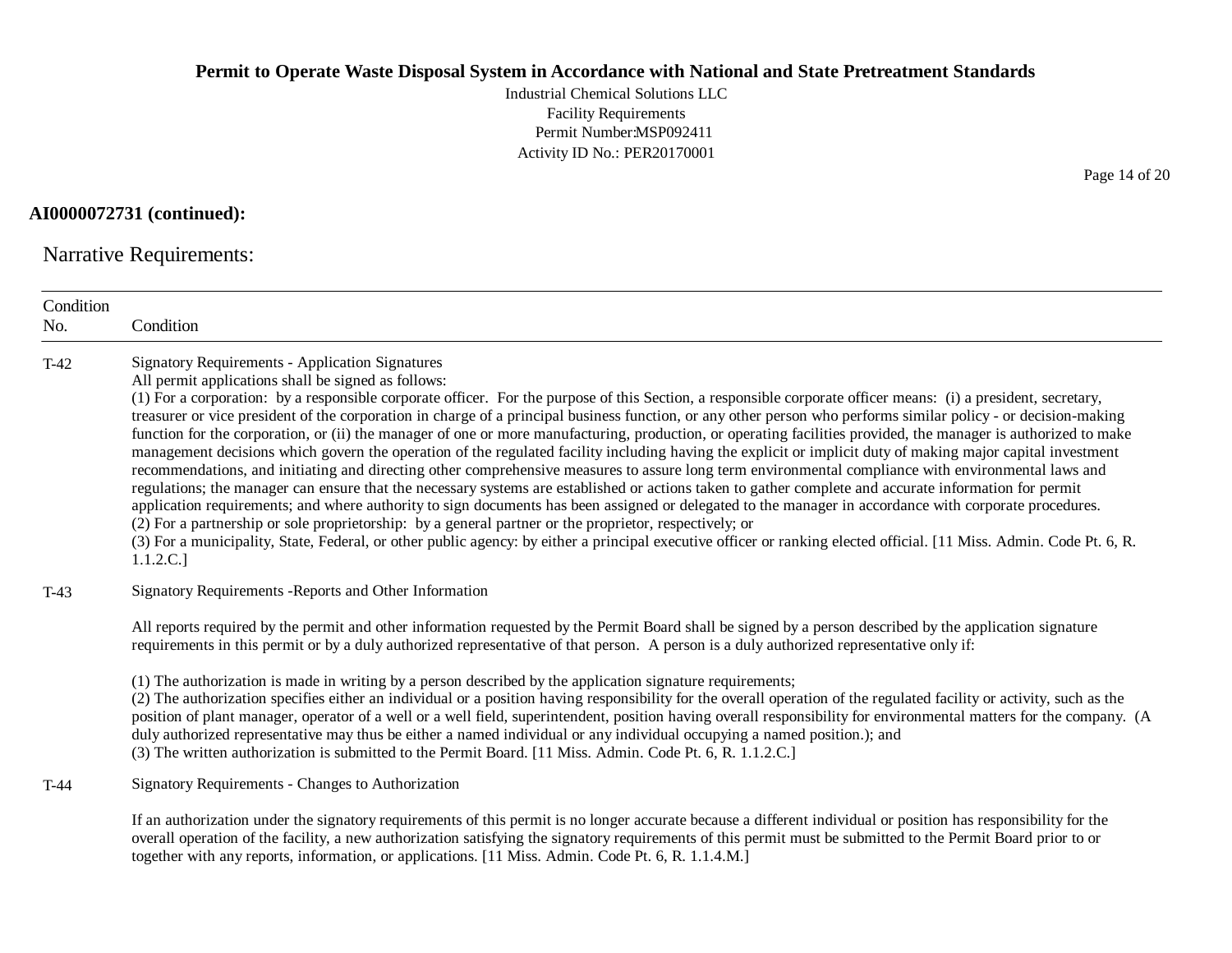Industrial Chemical Solutions LLC Facility Requirements Permit Number:MSP092411 Activity ID No.: PER20170001

**AI0000072731 (continued):**

Narrative Requirements:

| Condition<br>No. | Condition                                                                                                                                                                                                                                                                                                                                                                                                                                                                                                                                                                                                                                                                                                                       |  |  |  |
|------------------|---------------------------------------------------------------------------------------------------------------------------------------------------------------------------------------------------------------------------------------------------------------------------------------------------------------------------------------------------------------------------------------------------------------------------------------------------------------------------------------------------------------------------------------------------------------------------------------------------------------------------------------------------------------------------------------------------------------------------------|--|--|--|
| $T-45$           | <b>Signatory Requirements - Certification</b>                                                                                                                                                                                                                                                                                                                                                                                                                                                                                                                                                                                                                                                                                   |  |  |  |
|                  | Any person signing a document under the signatory requirements stated in this permit shall make the following certification:                                                                                                                                                                                                                                                                                                                                                                                                                                                                                                                                                                                                    |  |  |  |
|                  | "I certify under penalty of law that this document and all attachments were prepared under the direction or supervision in accordance with a system designed to<br>assure that qualified personnel properly gather and evaluate the information submitted. Based on my inquiry of the person or persons who manage the system, or<br>those persons directly responsible for gathering the information, the information submitted is, to the best of my knowledge and belief, true, accurate, and<br>complete. I am aware that there are significant penalties for submitting false information, including the possibility of fine and imprisonment for knowing<br>violations." [11 Miss. Admin. Code Pt. 6, R. 1.1.4.A(29)(d).] |  |  |  |
| T-46             | Availability of Records                                                                                                                                                                                                                                                                                                                                                                                                                                                                                                                                                                                                                                                                                                         |  |  |  |
|                  | Except for information deemed to be confidential under the Mississippi Code Ann. 49-17-39 and 40 CFR 123.41, file information relating to this permit shall be<br>made available for public inspection and copying during normal business hours at the office of the Department of Environmental Quality in Jackson, Mississippi.<br>Written request must be provided in accordance with policies developed by the Commission and must state, specifically, records proposed for review, date<br>proposed for review and copying requirements. [11 Miss. Admin. Code Pt. 6, R. 1.1.3.E.]                                                                                                                                        |  |  |  |
| $T-47$           | Duty to Provide Information                                                                                                                                                                                                                                                                                                                                                                                                                                                                                                                                                                                                                                                                                                     |  |  |  |
|                  | The permittee shall furnish to the Permit Board within a reasonable time any relevant information which the Permit Board may request to determine whether<br>cause exists for modifying, revoking and reissuing, or terminating the permit, or to determine compliance with the permit. The permittee shall also furnish to the<br>Permit Board upon request, copies of records required to be kept by the permit. [11 Miss. Admin. Code Pt. 6, R. 1.1.4.A(16).]                                                                                                                                                                                                                                                                |  |  |  |
| $T-48$           | Permit Actions                                                                                                                                                                                                                                                                                                                                                                                                                                                                                                                                                                                                                                                                                                                  |  |  |  |
|                  | The permit may be modified, revoked and reissued, or terminated for cause. The filing of a request by the permittee for a permit modification, revocation and<br>reissuance, or termination, or a modification of planned changes or anticipated noncompliance, does not stay any permit condition. [11 Miss. Admin. Code Pt. 6,<br>R. 1.1.5.C.(5).                                                                                                                                                                                                                                                                                                                                                                             |  |  |  |

Page 15 of 20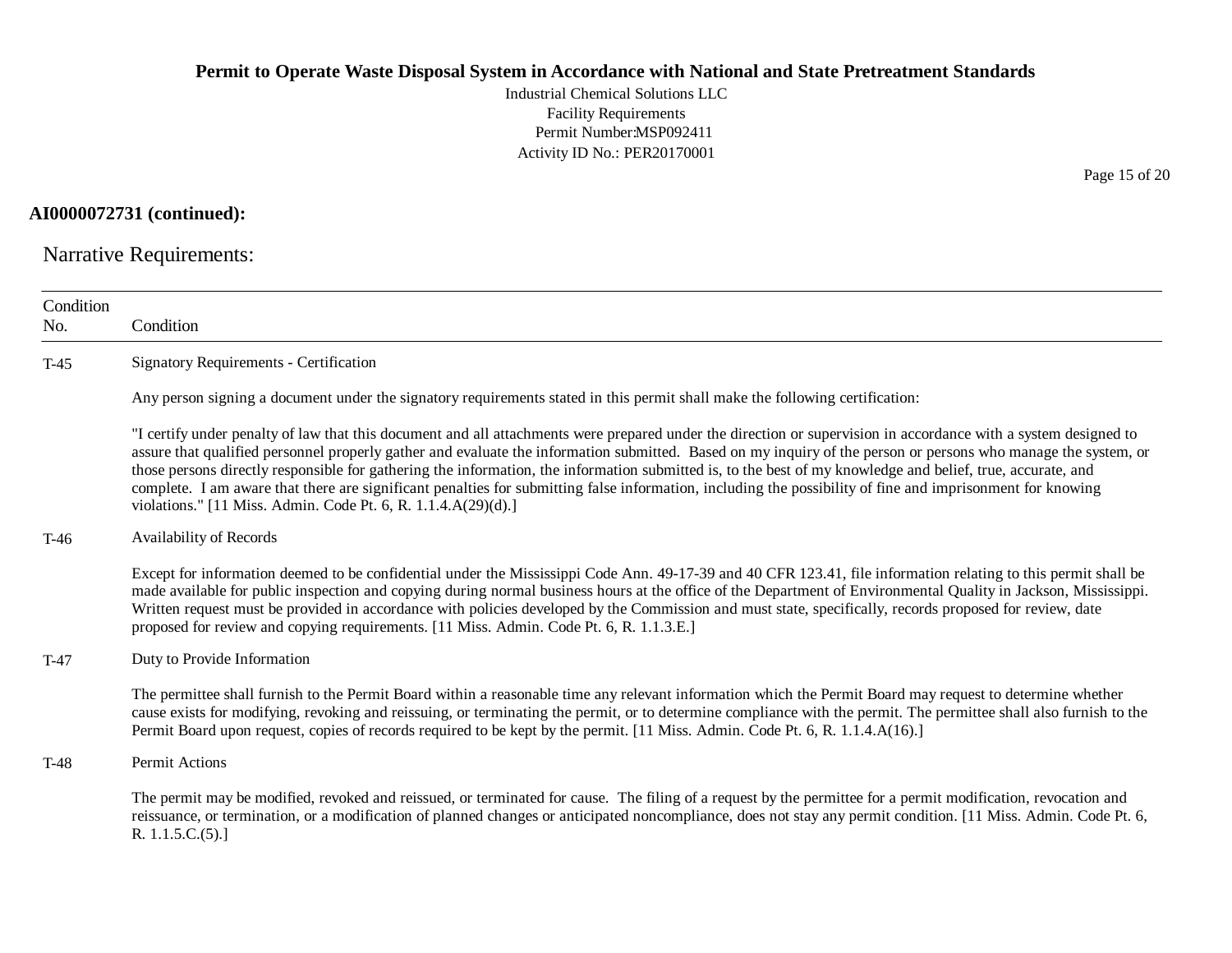Industrial Chemical Solutions LLC Facility Requirements Permit Number:MSP092411 Activity ID No.: PER20170001

**AI0000072731 (continued):**

Narrative Requirements:

| Condition<br>No. | Condition                                                                                                                                                                                                                                                                                                                                                                                                                                                                                                                                                                                                                                                                                                                                                                                                                                                                                                                                                                                                                                                                                                                                                                                                                                                                                                                                                                                                                                                                                                                                                                                                                                                                                                                                                                                                          |  |  |  |
|------------------|--------------------------------------------------------------------------------------------------------------------------------------------------------------------------------------------------------------------------------------------------------------------------------------------------------------------------------------------------------------------------------------------------------------------------------------------------------------------------------------------------------------------------------------------------------------------------------------------------------------------------------------------------------------------------------------------------------------------------------------------------------------------------------------------------------------------------------------------------------------------------------------------------------------------------------------------------------------------------------------------------------------------------------------------------------------------------------------------------------------------------------------------------------------------------------------------------------------------------------------------------------------------------------------------------------------------------------------------------------------------------------------------------------------------------------------------------------------------------------------------------------------------------------------------------------------------------------------------------------------------------------------------------------------------------------------------------------------------------------------------------------------------------------------------------------------------|--|--|--|
| $T-49$           | Civil and Criminal Liability                                                                                                                                                                                                                                                                                                                                                                                                                                                                                                                                                                                                                                                                                                                                                                                                                                                                                                                                                                                                                                                                                                                                                                                                                                                                                                                                                                                                                                                                                                                                                                                                                                                                                                                                                                                       |  |  |  |
|                  | (1) Any person who violates a term, condition or schedule of compliance contained within this permit or the Mississippi Water Pollution Control Law is subject to<br>the actions defined by law.<br>(2) Except as provided in permit conditions on "Bypassing" and "Upsets", nothing in this permit shall be construed to relieve the permittee from civil or criminal<br>penalties for noncompliance.<br>(3) It shall not be the defense of the permittee in an enforcement action that it would have been necessary to halt or reduce the permitted activity in order to<br>maintain compliance with the conditions of this permit. [11 Miss. Admin. Code Pt. 6, R. 1.1.4.A.(24).]                                                                                                                                                                                                                                                                                                                                                                                                                                                                                                                                                                                                                                                                                                                                                                                                                                                                                                                                                                                                                                                                                                                               |  |  |  |
| $T-50$           | Oil and Hazardous Substance Liability                                                                                                                                                                                                                                                                                                                                                                                                                                                                                                                                                                                                                                                                                                                                                                                                                                                                                                                                                                                                                                                                                                                                                                                                                                                                                                                                                                                                                                                                                                                                                                                                                                                                                                                                                                              |  |  |  |
|                  | Nothing in this permit shall be construed to preclude the institution of any legal action or relieve the permittee from any responsibilities, liabilities, or penalties to<br>which the permittee is or may be subject to under Section 311 of the Federal Water Pollution Control Act and applicable provisions under Mississippi Law<br>pertaining to transportation, storage, treatment, or spillage of oil or hazardous substances. [11 Miss. Admin. Code Pt. 6, R. 1.1.4.A(23).]                                                                                                                                                                                                                                                                                                                                                                                                                                                                                                                                                                                                                                                                                                                                                                                                                                                                                                                                                                                                                                                                                                                                                                                                                                                                                                                              |  |  |  |
| $T-51$           | Hazardous Waste Release(1) The permittee shall notify the Mississippi Department of Environmental Quality, the EPA Regional Waste Management Division<br>Director, State hazardous waste authorities, and the POTW in writing of any discharge into the POTW of a substance, which, if otherwise disposed of, would be a<br>hazardous waste under 40 CFR part 261. Such notification must include the name of the hazardous waste as set forth in 40 CFR part 261, the EPA hazardous<br>waste number, and the type of discharge (continuous, batch, or other). If the Industrial User discharges more than 100 kilograms of such waste per calendar<br>month to the POTW, the notification shall also contain the following information to the extent such information is known and readily available to the Industrial<br>User: An identification of the hazardous constituents contained in the wastes, as estimation of the mass and concentration of such constituents in the wastestream<br>discharged during that calendar month, and an estimation of the mass of constituents in the wastestream expected to be discharged during the following twelve<br>months. All notifications must take place within 180 days of the effective date of this rule. Industrial users who commence discharging after the effective date of<br>this rule shall provide the notification no later than 180 days after the discharge of the listed or characteristic hazardous waste. Any notification under this<br>paragraph need be submitted only once. However, notifications of changed discharges must be submitted under 40 CFR 403.12(j). The notification requirement<br>in this section does not apply to pollutants already reported under the self-monitoring requirements of 40 CFR 403.12(b), (d), and (e). |  |  |  |

Page 16 of 20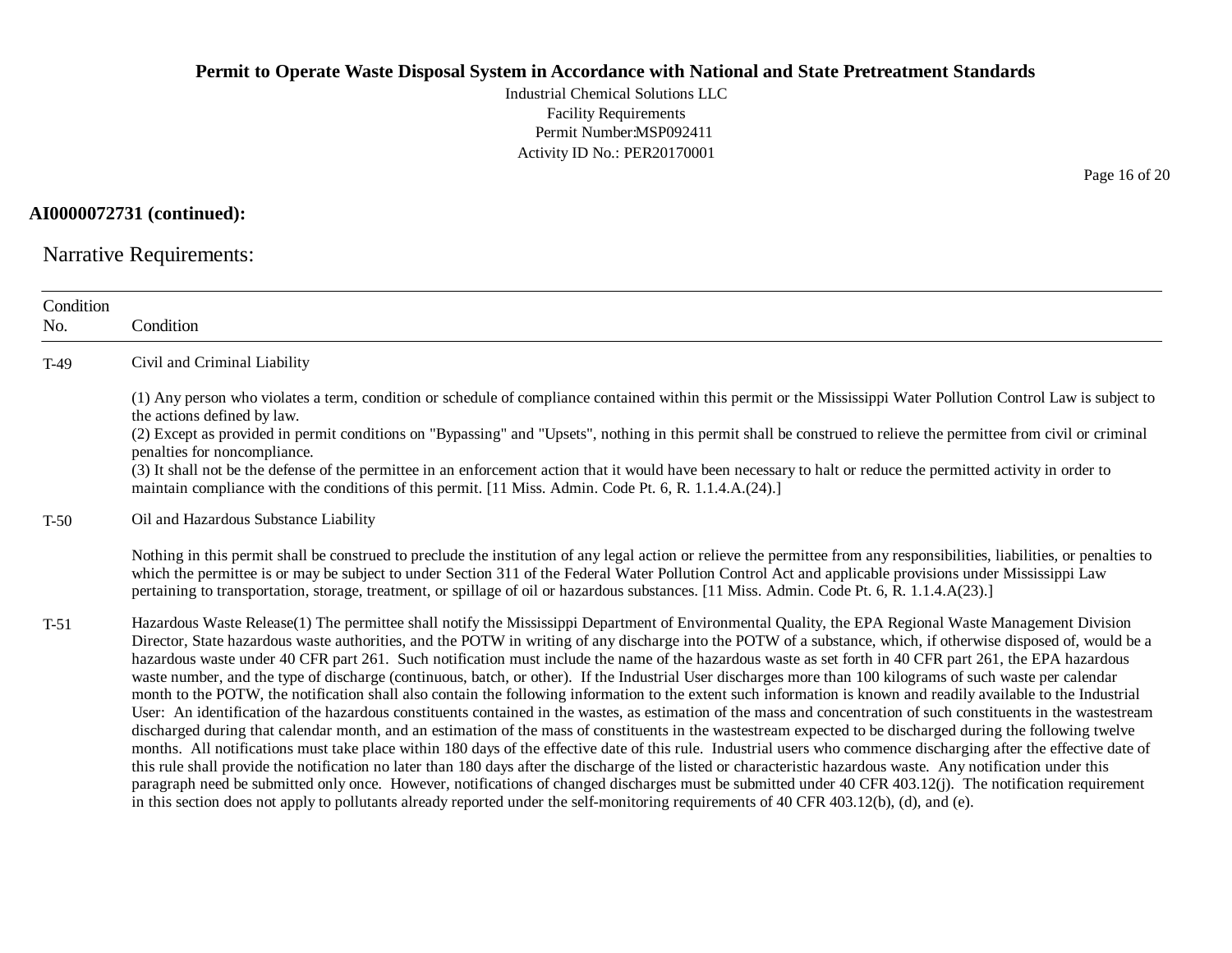Industrial Chemical Solutions LLC Facility Requirements Permit Number:MSP092411 Activity ID No.: PER20170001

**AI0000072731 (continued):**

Narrative Requirements:

| Condition<br>No. | Condition                                                                                                                                                                                                                                                                                                                                                                                                                                                                                                                                                                                                                                                                                                   |
|------------------|-------------------------------------------------------------------------------------------------------------------------------------------------------------------------------------------------------------------------------------------------------------------------------------------------------------------------------------------------------------------------------------------------------------------------------------------------------------------------------------------------------------------------------------------------------------------------------------------------------------------------------------------------------------------------------------------------------------|
| $T-52$           | Hazardous Waste Release (continued)                                                                                                                                                                                                                                                                                                                                                                                                                                                                                                                                                                                                                                                                         |
|                  | (2) Dischargers are exempt from the requirements of paragraph (1) of the Hazardous Waste Release requirement during a calendar month in which they<br>discharge no more than fifteen kilograms of hazardous wastes, unless the wastes are acute hazardous wastes as specified in 40 CFR 261.30(d) and 261.33(d).<br>Discharge of more than fifteen kilograms of non-acute hazardous wastes in a calendar month, or of any quantity of acute hazardous wastes as specified in 40 CFR<br>261.30(d) and 261.33(e), requires a one-time notification. Subsequent months during which the Industrial User discharges more than such quantities of any<br>hazardous waste do not require additional notification. |
|                  | (3) In the case of any new regulations under section 3001 of RCRA identifying additional characteristics of hazardous waste or listing any additional substance<br>as a hazardous waste, the Industrial User must notify the POTW, the EPA Regional Waste Management Division Director, and State hazardous waste authorities<br>of the discharge of such substance within 90 days of the effective date of such regulations. $[40 \text{ CFR } 403.12(p)]$                                                                                                                                                                                                                                                 |
| $T-53$           | Hazardous Waste Release (continued)                                                                                                                                                                                                                                                                                                                                                                                                                                                                                                                                                                                                                                                                         |
|                  | (4) In the case of any notification made under paragraph (1) of this section, the Industrial User shall certify that it has a program in place to reduce the volume<br>and toxicity of hazardous wastes generated to the degree it has determined to be economically practical. [40 CFR 403.12(p)]                                                                                                                                                                                                                                                                                                                                                                                                          |
| $T-54$           | Property Rights                                                                                                                                                                                                                                                                                                                                                                                                                                                                                                                                                                                                                                                                                             |
|                  | The issuance of this permit does not convey any property rights in either real or personal property, or any exclusive privileges, nor does it authorize any injury to<br>private property or any invasion of personal rights, nor any infringement of Federal, State, or local laws or regulations. [11 Miss. Admin. Code Pt. 6, R. 1.1.5.E.]                                                                                                                                                                                                                                                                                                                                                               |
| $T-55$           | Severability                                                                                                                                                                                                                                                                                                                                                                                                                                                                                                                                                                                                                                                                                                |
|                  | The provisions of this permit are severable. If any provision of this permit, or the application of any provision of this permit to any circumstances, is challenged<br>or held invalid, the validity of the remaining permit provisions and/or portions thereof or their application to other persons or sets of circumstances, shall not be<br>affected thereby. [11 Miss. Admin. Code Pt. 6, R. 1.1.4.A(25).]                                                                                                                                                                                                                                                                                            |

Page 17 of 20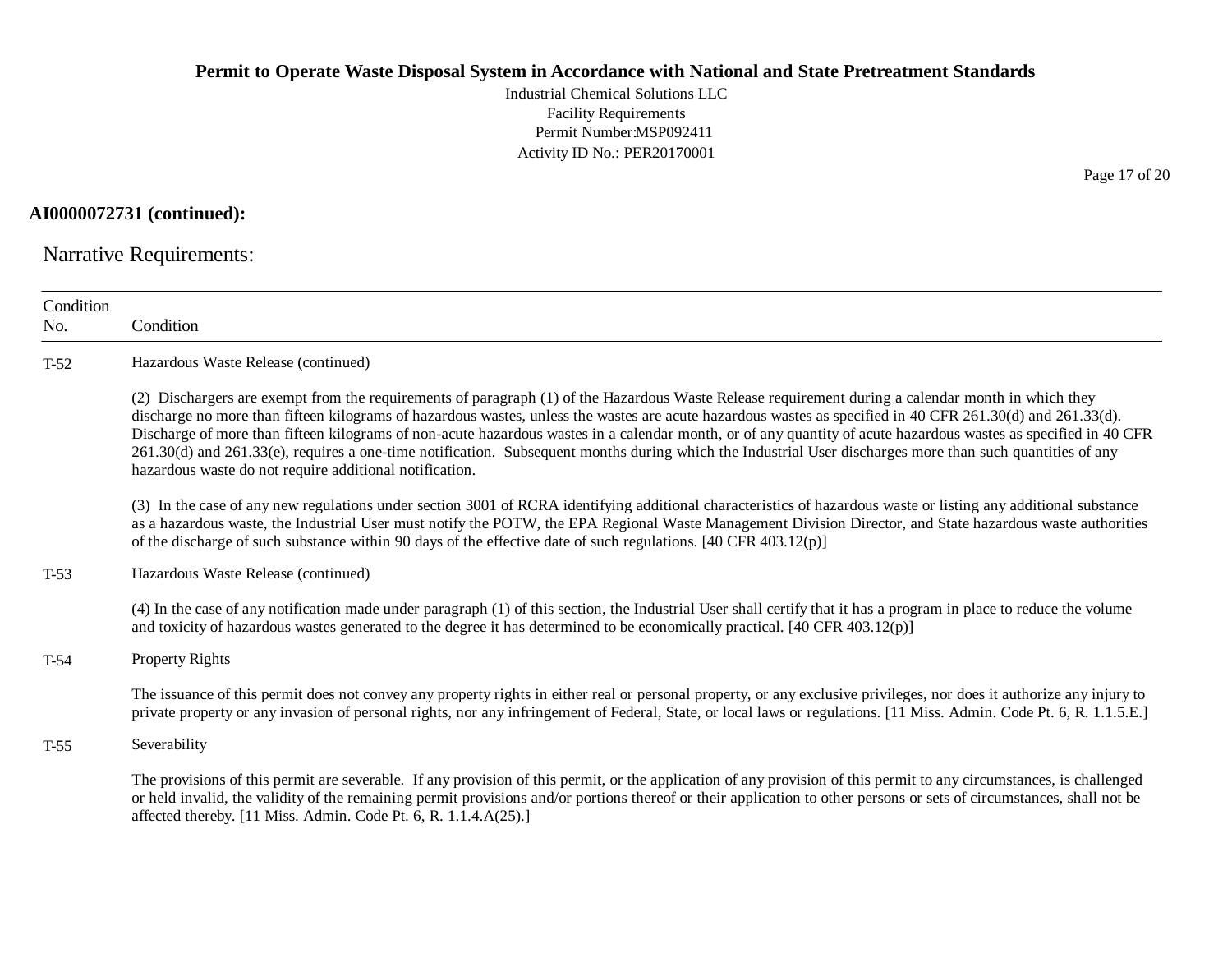Industrial Chemical Solutions LLC Facility Requirements Permit Number:MSP092411 Activity ID No.: PER20170001

**AI0000072731 (continued):**

Narrative Requirements:

| Condition<br>No. | Condition                                                                                                                                                                                                                                                                                                                                                                                                                                                                                                                                                                                                                                                                                                                                                                                                                                                                                                                                                            |  |  |  |
|------------------|----------------------------------------------------------------------------------------------------------------------------------------------------------------------------------------------------------------------------------------------------------------------------------------------------------------------------------------------------------------------------------------------------------------------------------------------------------------------------------------------------------------------------------------------------------------------------------------------------------------------------------------------------------------------------------------------------------------------------------------------------------------------------------------------------------------------------------------------------------------------------------------------------------------------------------------------------------------------|--|--|--|
| $T-56$           | Protection of Confidential Information                                                                                                                                                                                                                                                                                                                                                                                                                                                                                                                                                                                                                                                                                                                                                                                                                                                                                                                               |  |  |  |
|                  | (1) Pursuant to Miss. Code Ann. '49-17-39 and 40 CFR 123.41, the Permit Board shall make available to the public all information contained on any form and<br>all public comments on such information. Effluent data and information concerning air or water quality shall also be made available to the public. Information<br>that is determined by the Commission to be trade secrets shall not be disclosed to the public without prior consent of the source of such information. When a<br>claim of confidentiality is made by a person in accordance with the provisions of Miss. Code Ann. '49-17-39, a recommendation on the questions of<br>confidentiality shall be made by the Commission and forwarded to the Regional Administrator (or his/her designee) of EPA for his concurrence in such<br>determination of confidentiality. [11 Miss. Admin. Code Pt. 6, R. 1.1.3.F.]                                                                            |  |  |  |
| $T-57$           | Protection of Confidential Information-continued                                                                                                                                                                                                                                                                                                                                                                                                                                                                                                                                                                                                                                                                                                                                                                                                                                                                                                                     |  |  |  |
|                  | (2) A copy of a State, UIC, or NPDES permit application, public notice, fact sheet, draft permit and other forms relating thereto, including written public<br>comment and other reports, files and information relating to the application not classified as confidential information by the Commission pursuant to part (1) of<br>this requirement, shall be available for public inspection and copying during normal business hours at the office of the Department in Jackson, Mississippi. [11]<br>Miss. Admin. Code Pt. 6, R. 1.1.3.F.]                                                                                                                                                                                                                                                                                                                                                                                                                       |  |  |  |
| $T-58$           | Protection of Confidential Information-continued                                                                                                                                                                                                                                                                                                                                                                                                                                                                                                                                                                                                                                                                                                                                                                                                                                                                                                                     |  |  |  |
|                  | (3) Upon determination by the Commission that information submitted by a permit applicant is entitled to protection against disclosure as trade secrets, the<br>information shall be so labeled and otherwise handled as confidential. Copies of the information and a notice of the Commission's action shall be forwarded to<br>the Regional Administrator (or his/her designee). In making its determination of entitlement to protection as a trade secret, the Commission shall follow the<br>procedure set forth in Miss. Code Ann. '49-17-39. In the event the Commission denies the claim of confidentiality, the applicant shall have, upon notification<br>thereof, the right to appeal the Commission's determination in the same manner provided for other orders of the Commission. No disclosure, except to EPA,<br>shall be allowed until any appeal from the determination of the Commission is completed. [11 Miss. Admin. Code Pt. 6, R. 1.1.3.F.] |  |  |  |

Page 18 of 20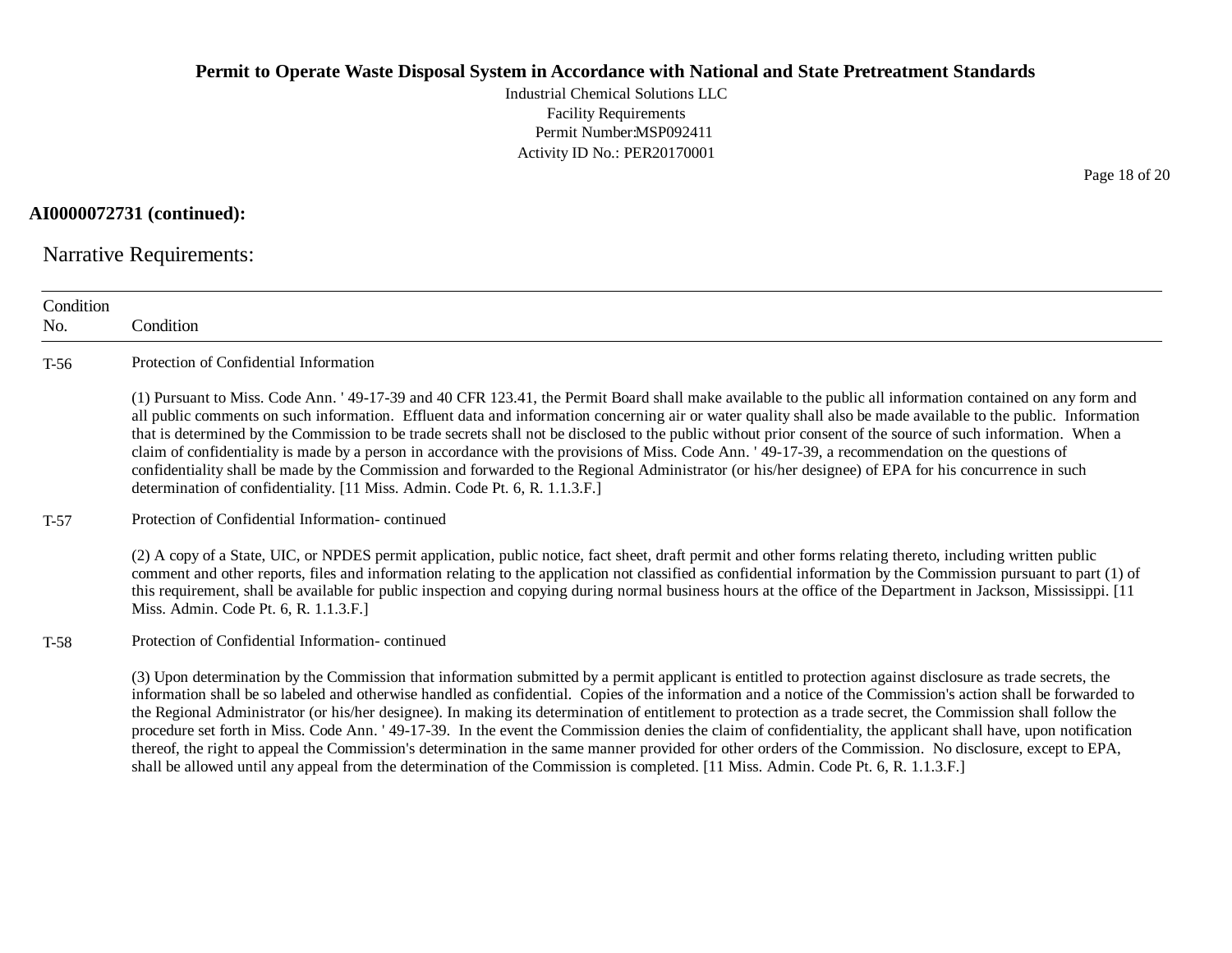Industrial Chemical Solutions LLC Facility Requirements Permit Number:MSP092411 Activity ID No.: PER20170001

**AI0000072731 (continued):**

Narrative Requirements:

| Condition<br>No. | Condition                                                                                                                                                                                                                                                                                                                                                                                                                                                                                                                                                                                                                                                                                                                                                                                                                                                                                                                                          |  |  |
|------------------|----------------------------------------------------------------------------------------------------------------------------------------------------------------------------------------------------------------------------------------------------------------------------------------------------------------------------------------------------------------------------------------------------------------------------------------------------------------------------------------------------------------------------------------------------------------------------------------------------------------------------------------------------------------------------------------------------------------------------------------------------------------------------------------------------------------------------------------------------------------------------------------------------------------------------------------------------|--|--|
| $T-59$           | Spill Prevention and Best Management Plans                                                                                                                                                                                                                                                                                                                                                                                                                                                                                                                                                                                                                                                                                                                                                                                                                                                                                                         |  |  |
|                  | Any permittee which has above ground bulk storage capacity, of more than 1320 gallons or any single container with a capacity greater than 660 gallons, of<br>materials and/or liquids (including but not limited to, all raw, finished and/or waste material) with chronic or acute potential for pollution impact on waters of the<br>State and not subject to Mississippi Hazardous Waste Management Regulations or 40 CFR 112 (Oil Pollution Prevention) regulations shall provide secondary<br>containment as found in 40 CFR 112 or equivalent protective measures such as trenches or waterways which would conduct any tank releases to a permitted<br>treatment system or sufficient equalization or treatment capacity needed to prevent chronic/acute pollution impact. [11 Miss. Admin. Code Pt. 6, R.<br>1.1.4.A(12)(a).                                                                                                              |  |  |
| $T-60$           | <b>Closure Requirements</b>                                                                                                                                                                                                                                                                                                                                                                                                                                                                                                                                                                                                                                                                                                                                                                                                                                                                                                                        |  |  |
|                  | Should the permittee decide to permanently close and abandon the premises upon which it operates, it shall provide a Closure Plan to the Permit Board no later<br>than 90 days prior to doing so. This Closure Plan shall address how and when all manufactured products, by-products, raw materials, stored chemicals, and solid<br>and liquid waste and residues will be removed from the premises or permanently disposed of on site such that no potential environmental hazard to the waters of<br>the State will be presented. Closure plan(s) submitted to and approved by Mississippi Department of Environmental Quality for compliance with other<br>environmental regulations will satisfy the closure requirements for those items specifically addressed in the closure plan(s) as long as the closure does not present<br>a potential for environmental hazard to waters of the State. [11 Miss. Admin. Code Pt. 6, R. 1.1.4.A(11).] |  |  |

Page 19 of 20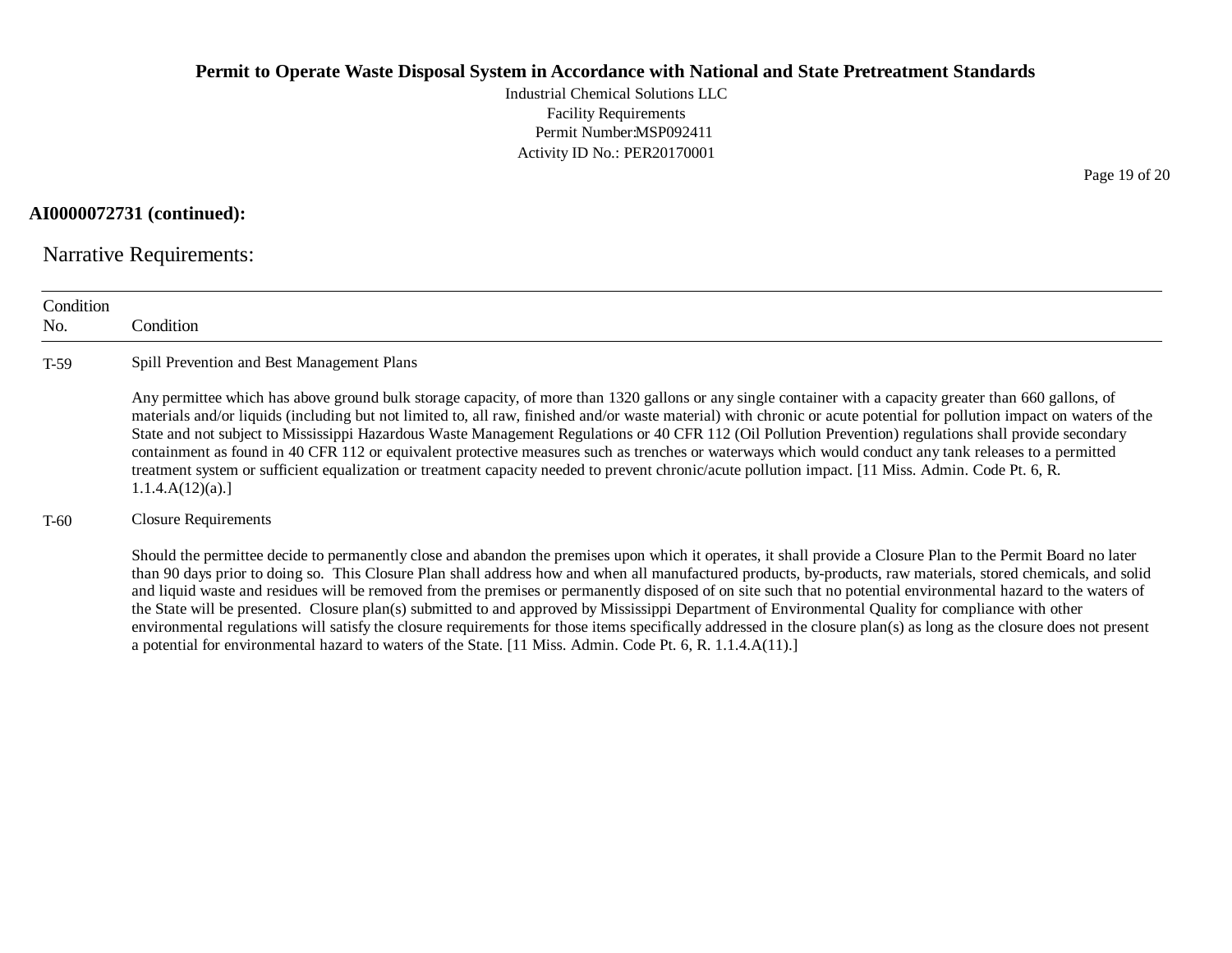Industrial Chemical Solutions LLC Facility Requirements Permit Number:MSP092411 Activity ID No.: PER20170001

Page 20 of 20

#### **RPNT0000000001 (MSP092411-001) Outfall 001 (Process wastewater from tanks, blenders, and floor cleaning):**

Limitation Requirements:

| Condition<br>No. | Parameter                             | Condition                                                                                                                                                                                                                                                                                                                               |
|------------------|---------------------------------------|-----------------------------------------------------------------------------------------------------------------------------------------------------------------------------------------------------------------------------------------------------------------------------------------------------------------------------------------|
|                  |                                       |                                                                                                                                                                                                                                                                                                                                         |
| $L-1$            |                                       | There shall be no discharge of wastewater streams in which both the COD/BOD7 ratio exceeds 10.0 and the COD exceeds 1.10<br>kg/kkg of anhydrous product. $[40 \text{ CFR } 417.166(a)]$                                                                                                                                                 |
| $L-2$            |                                       | The discharge shall be allowed for the waste streams having either a ratio of COD/BOD7 ratio of 10.0 or less or having a COD<br>content of 1.10 kg/kkg of anhydrous product or less. The permittee is subject to and shall comply with this permit requirement as<br>referenced in paragraph (b) of 40 CFR 417.166. [40 CFR 417.166(b)] |
|                  | <b>Submittal/Action Requirements:</b> |                                                                                                                                                                                                                                                                                                                                         |

| Condition<br>No.          | Condition                                                                                                                                                                                                 |
|---------------------------|-----------------------------------------------------------------------------------------------------------------------------------------------------------------------------------------------------------|
| $S-1$                     | The Permittee shall submit analytical results on a monthly Discharge Monitoring Report (DMR): Due monthly, by the 28th of the subsequent month. [11 Miss.<br>Admin. Code Pt. 6, R. 1.1.4. $A(15)(c)(1)$ . |
| $\mathbf{M}$ $\mathbf{L}$ |                                                                                                                                                                                                           |

#### Narrative Requirements:

| Condition<br>No. | Condition                                                                                                                                                                                                                                                          |
|------------------|--------------------------------------------------------------------------------------------------------------------------------------------------------------------------------------------------------------------------------------------------------------------|
| $T-1$            | The Permittee shall manage the batch discharge by metering out the duration of their daily discharge to an 8-hour cycle so to minimize an overloading of<br>polluants to be treated at the POTW.                                                                   |
|                  | In addition, the Permittee shall maintain at the facility a record of the Total Daily Flow for each day of discharge and shall report the Average Daily Flow and<br>The Maximum Daily Flow for each sampling month. [11 Miss. Admin. Code Pt. 6, Ch. 1, Subch. 1.] |